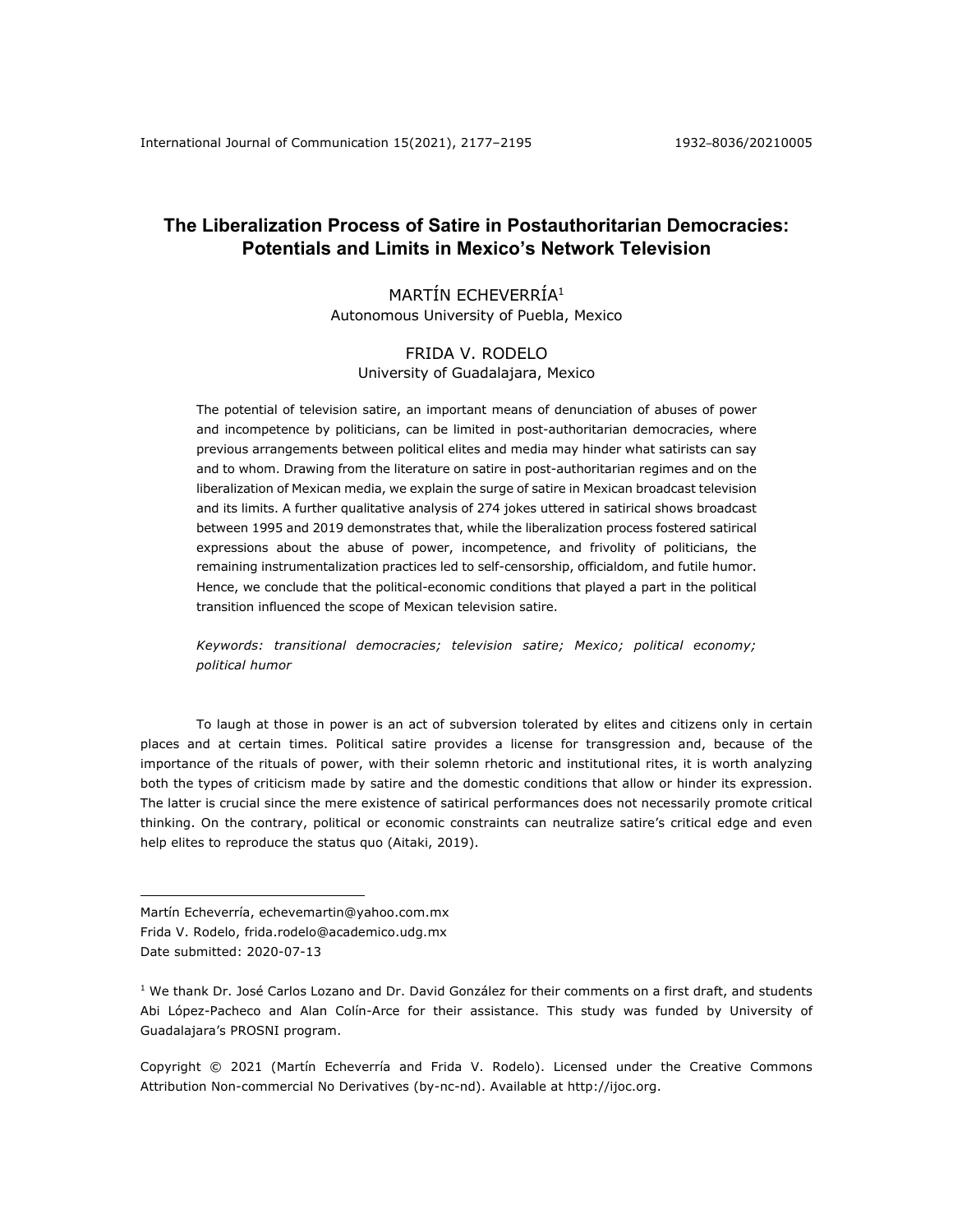However, approaching satire through political economy has been rare. Through the study of "how power relations mutually constitute the production . . . of communication resources" (Mosco, 2009, p. 2), political economy can explain the attributes of satire particularly in post-authoritarian systems, where the media are no longer authoritarian but not yet fully democratic, and are therefore limited in terms of free speech (Voltmer, 2013).

The Mexican case is a good example, as the historical changes in media contents can be explained by two tendencies: the liberalization of the political regime, and the commercialization of media in the 1990s (Hughes, 2006; Lawson, 2002). With regard to the former, in an effort to legitimize its modernizing project after several decades in power, the authoritarian regime established by the Institutional Revolutionary Party (PRI) after the Mexican revolution increasingly recognized the rights of various political institutions, including the media. Political humor, which had tended to exist only in niche forms, such as cartoons or theater, opened up to the masses via broadcast television. Nevertheless, this liberalization process has seen regressions during the post-authoritarian period, as subsequent governments did not give up media instrumentalization (Espino, 2016). Likewise, increasing commercial vulnerability due to the arrival of alternative sources of information—competing broadcasting networks, cable television, and the Internet boosted the struggle for ratings, and, hence, the production of political entertainment (Martin, Kaye, & Harmon, 2018).

With these lasting tensions, political satire suffered certain constraints in its expression. Whereas some case studies have examined satirical shows (Alonso, 2015; Rodelo, 2020), this article aims to provide a comprehensive analysis of the objects of satire in Mexican television shows in the context of a postauthoritarian, nonconsolidated democracy that imposes conditions and limits on this television genre. Therefore, it pays special attention to satirical transgressions that signal the thresholds of freedom of expression. It observes which objects of satire are common (particularly in post-authoritarian regimes), but absent from the Mexican case—something that could signal political coercion or specific cultural appropriations.

Our theoretical framework includes a definition of *satire* and a review of the political objects usually criticized by this genre in democratic contexts. Next, satire is placed in post-authoritarian contexts, so we can highlight those objects of humor that are emphasized or deemphasized, and the barriers that producers face to freely expressing themselves.

The empirical work we present is based on the qualitative analysis of 274 jokes uttered in 13 satirical shows broadcast over the past 24 years on different programs and television networks. Our findings allow us to describe the objects of satire in the Mexican case, within the theoretical guidelines discussed.

### **Satire and Its Role in Post-Authoritarian Political Systems**

Satire is a form of comedy that has four key elements (Becker, 2012): (1) laughter (when ridicule toward its political object is provoked in audiences; LaMarre, Landreville, Young, & Gilkerson, 2014); (2) the signaling and censoring of human folly, vice, shortcomings, or stupidity (Alonso, 2015); (3) denaturalization of the social order (by distorting or exaggerating the familiar in a way that invites a clearer perception or understanding of reality, contrasting it with social norms; Martin et al., 2018); and, finally,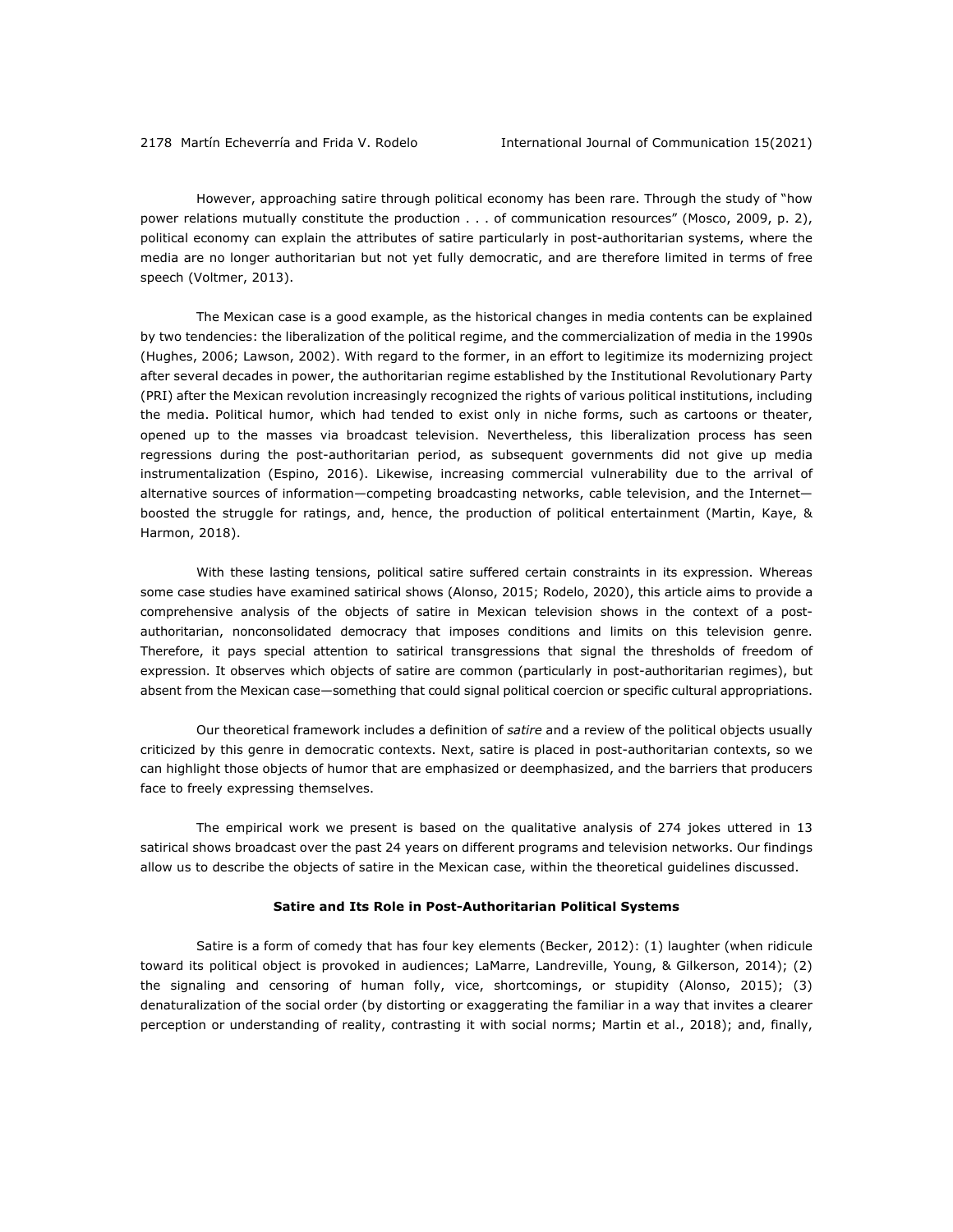### International Journal of Communication 15(2021) The Liberalization Process of Satire 2179

(4) aggression (i.e., attacking someone in a diminishing, contemptuous or derogatory way; LaMarre et al., 2014). Aggression, or even malice (Freeman, 2009), gives satire its corrosive quality and separates the genre from softer types of humor, which can be achieved without denigrating the object being made fun of.

As a mode of communication, satire is present in various media genres in the fiction (e.g., soap operas) and nonfiction domains (e.g., newscasts) in an array of forms that vary by their tone—pleasant or Horatian, bitter or Juvenalian—target the elites or society in general (LaMarre et al., 2014), and, more crucially, their intended consequences for civic life. Consequently, there could be either pseudo-satire, cynically ridiculing the government elite (i.e., their personalities, rather than their ideas) for the sake of a quick joke (McClennen & Maisel, 2014; Peterson, 2008), or productive satire—authentic in its critique and intent to generate insight, indignation, and mobilization among the citizenry. In the latter, there is room for satire to resemble or even surpass journalism in its contribution to the public sphere.

Furthermore, satire exposes and tests the limits of public speech and the tolerance of authority for divergent political opinions and derogatory expressions (Kuhlmann, 2012). Therefore, it is a type of message that pushes the boundaries of political expression, committing transgressions on the basis of trial and error. In liberal societies where freedom of expression is guaranteed, satire poses a rational problem for creators who must decide what degree of aggressiveness is acceptable to audiences that may, for example, hold a certain individual in high respect. In an authoritarian and even post-authoritarian regime, by contrast, satire can mean a threat to the legitimacy or acceptance of the authority, and, as such, might not be tolerated (Freeman, 2009). Understanding this problem requires observation of the different practices of censorship and self-censorship by the authorities, media organizations, and creators in respect of possible acts of transgression. The differences are clear when we look at the functions that satire performs and those that are not allowed or are severely restricted in less liberal regimes.

In principle, satire can be directed at society at large, making fun of its language, norms, and customs (Holbert et al., 2011). However, the main focus of satirists has been on the satire that targets those who hold power, particularly the elites, the government, and, in recent decades, the media establishment itself. In the Bakhtinian tradition, satire is a vernacular resource for directing criticism or for "mocking the politicians with the language of the street" (Dinc, 2012, p. 363) outside the formal venues for political dissent or criticism, usually out of reach of the common folk. It functions as a space of resistance against power, an alternative reality where the hierarchical and official order is temporarily suspended. The satirist embodies fearlessness, makes the powerful look ridiculous, and, thus, vulnerable. In this way power is subverted, its authority undermined (Dinc, 2012).

It follows that the objects of satire can be specific political actions or events, political ideas—their absurdity or the limits of their rationality (Aitaki, 2019)—and, above all, politicians themselves. Many functions of satire are underscored in the literature, but the most common are the denunciation of abuses of power—mainly corruption, highlighting a lack of expertise or common sense, unmasking the authorities' demagogy, hypocrisy or lies, and exposing follies (Holbert, 2013).

As we shall see below, context plays a role in how these functions of satire are performed.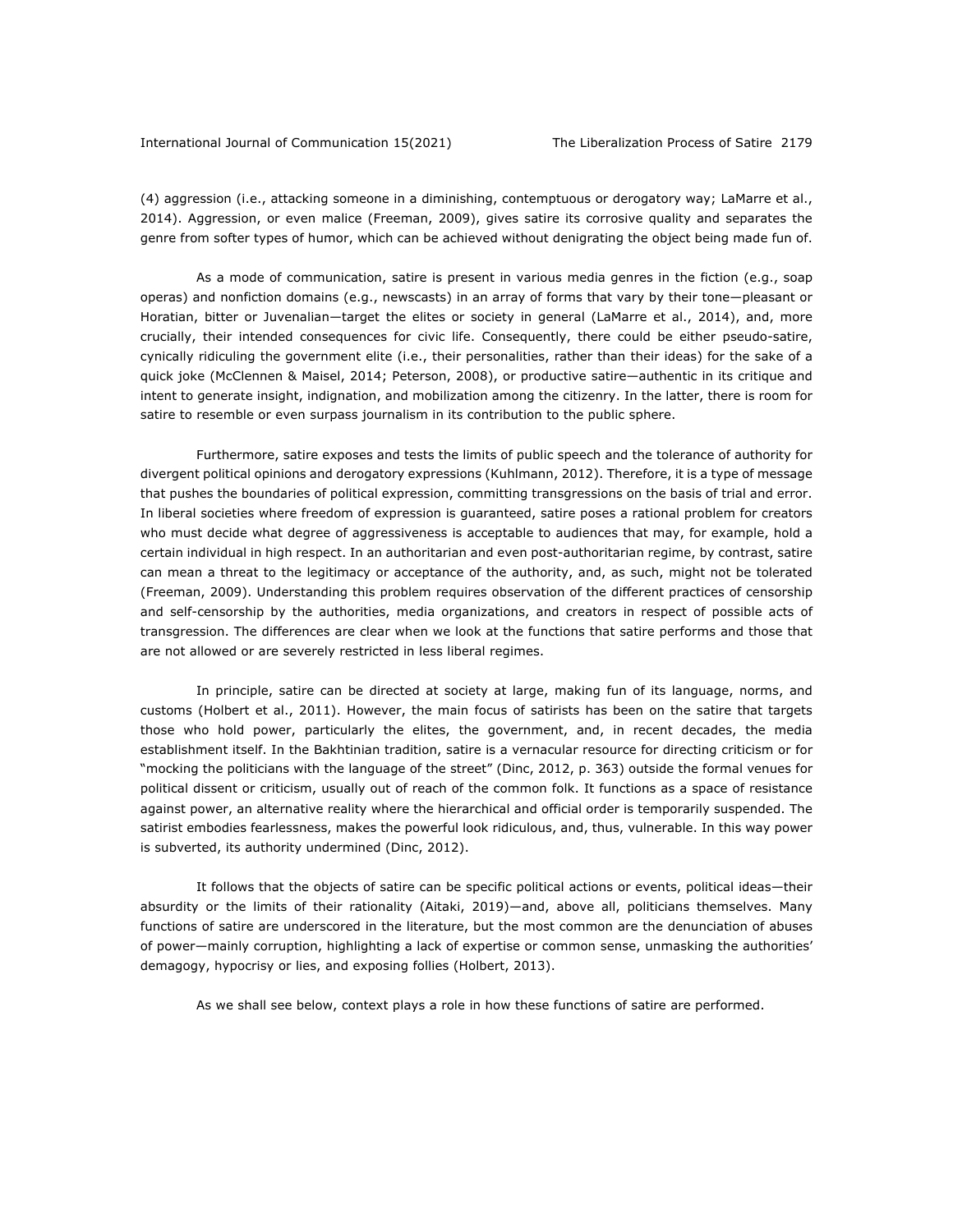## *Satire in Post-Authoritarian and Transitional Settings*

Satire's function as a space of resistance is especially complex in post-authoritarian countries, as the fierce control of the past slowly readjusts to make way for more liberties, and where the previous authoritarian elites, while not hegemonic, are still active and exert considerable power (Voltmer, 2013). Satire seems an adequate form of political expression in those constrained spaces, where "open and direct debates are restricted" (Kuhlmann, 2012, p. 299), or where a healthy democratic debating tradition is still in its infancy (Baym & Jones, 2012). Nevertheless, the emergence of obstacles and limits on what satirists can say is inescapable.

A common feature of satire in regimes in transition is that deference toward politicians is still present, and any critique is carefully balanced between groups or parties so as not to offend any of them. At the beginning of the Spanish transition, satirical shows in that country made sure that, as the party in office was critiqued, other parties were critiqued, too (Valhondo-Crego, 2011). On the other hand, some vested powers were still not touched by satirists via self-censorship mechanisms. In Spain's constitutional monarchy, the Crown is not mocked, while it has been the subject of ridicule in recent British satire (Valhondo-Crego, 2011); in Orbán's Hungary, while the program *Weekly Seven* constantly mocks political elites (Lampland & Nadkarni, 2015), satire is toothless or ambiguous when it is directed against official policy (Imre, 2012); and in Putin's Russia, references to the president are either "flattering or neutral at best" (Semenenko, 2018, p. 263).

In some countries, shifts in political leadership can give way to drastic changes in broadcasting regulations, threatening the continuity of satirical projects beyond the current election cycle. This circumstance makes Hungarian satirists, for example, very careful not to offend anyone, and they have become adept in self-censorship strategies (Imre, 2012). Satirists in Turkey—a more authoritarian regime—must be as ambiguous as possible, which they do by encoding their expressions. This way, they can avoid censorship and lawsuits from politicians while still reaching a wide audience and commercial success (Dinc, 2012).

Politicians may also co-opt satirical spaces by using them as showcases to brand their image and influence the national conversation, especially "among the demographics that do not tend to attend to news" (Baym & Jones, 2012, p. 11). Sometimes, as in Russia, the appearance of politicians in satirical shows becomes a pop-politics strategy in their campaigns or propaganda endeavors (Semenenko, 2018).

The practices described above may render satire useless in terms of its subversive nature. Critics have long said that contemporary satire has a rather normalizing effect and thus reaffirms the already established hierarchical power structures because it eases the general discomfort and social unrest just temporarily (Dinc, 2012; Valhondo-Crego, 2011). Furthermore, the aforementioned features can lend extra weight to this rather conservative function of satire when it reinforces prejudices about certain social groups, while corporate power stays out of its reach. Additionally, a tepid attack by satirists in these contexts can "backfire" when satire "does not make full use of its critical edge and, instead of bringing the target down, it makes the attack milder . . . [rendering] humor a non-threatening mode" (Aitaki, 2019, p. 3). Also, since the media in transitional democracies are vulnerable to instrumentalization by the political and economic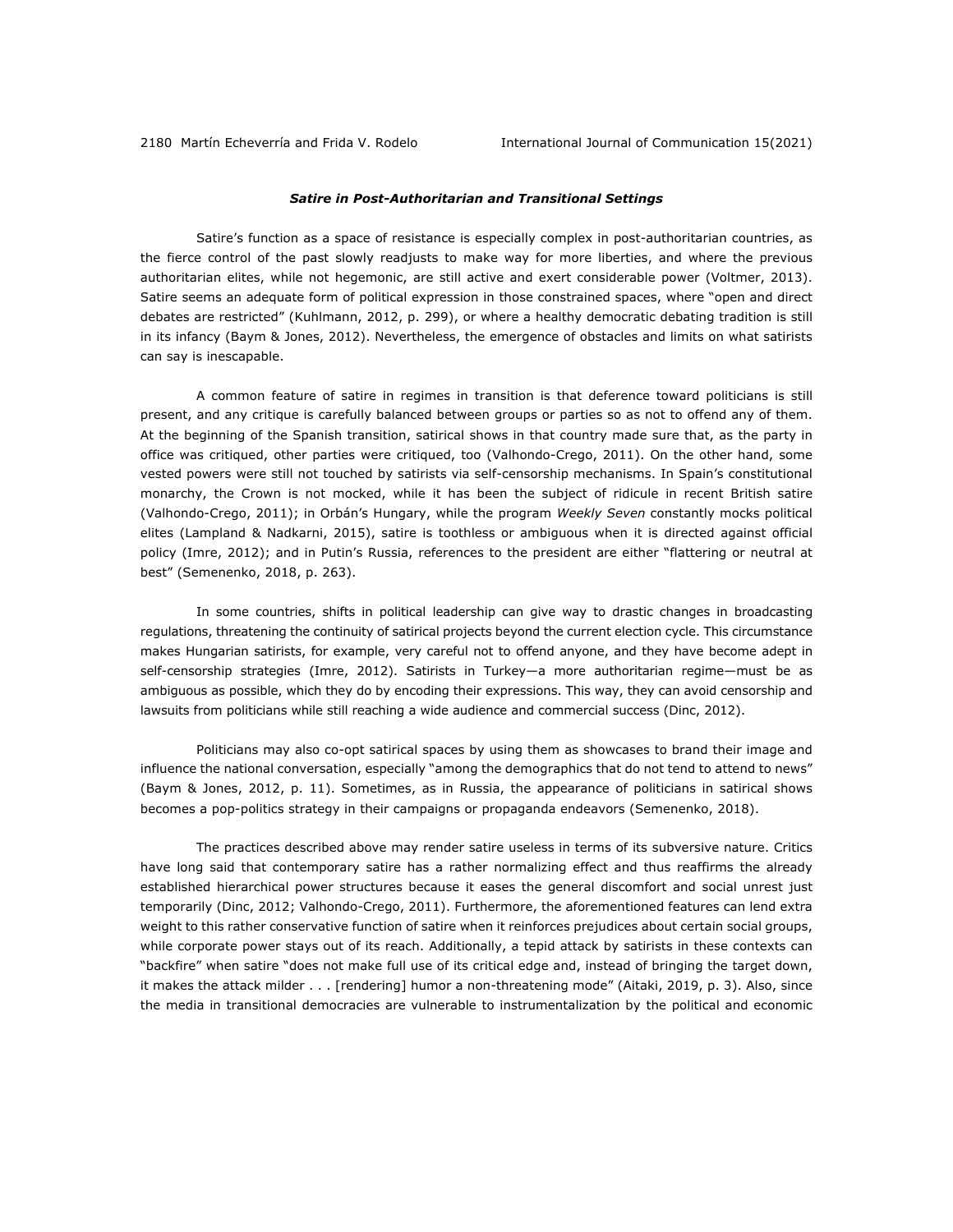elite, satire could be used to undermine trust in the new regime, or a rival faction, or even as a form of extortion (Baym & Jones, 2012).

That is not to say that satire does not have limitations in advanced democracies. The level of substance of American satirical shows (i.e., issue discussion or qualifications of the candidates) tends to be low (Fox, Koloen, & Sahin, 2007), while European programs are prone to simplify the issues into binary positions, and emphasize conflict, emotion, and personalization (Ödmark, 2018). These characteristics, though, seem to imply limits for contemporary satire (more on that later) rather than constraints exerted by the political and media systems.

These insights form the backdrop of our empirical case. Political humor has had a long but obscure presence in the Mexican media as the authoritarian regime in power for several decades controlled its expression. Political satire existed in certain media, although it was severely limited in its aggressive edge and in the spectrum of objects mocked, as certain institutions (most notably the presidency and the army) were shielded against any form of disrespect. Nonetheless, after the 1990s, satire entered into the mainstream and was established as a significant form of entertainment. The next sections explain how satire gained prominence in television, what forces engendered and shaped it, and, finally, which of the postauthoritarian traits mentioned were present at the outset of the transition and still there later.

## *Television Satire in Mexico*

Political humor has been present in the mass media in Mexico for decades, as there had been a rich tradition of political satire, on the one hand, in print media (mainly through political cartoons) and, on the other hand, in stage shows such as the Mexican *carpas* (Barajas & Valdés, 2016). However, despite the fact that during the 20th century, cinema was "one of the main showcases of the [Mexican] culture of humor" (Barajas & Valdés, 2016, p. 12), the production of political satire films was minimal. Any form of political satire on television was subject to government censorship, too. The explanation of the above lies in the authoritarianism of the Mexican political regime. Thus, political satire on television only arrived during the transition to democracy and in conditions that should be specified.

Though we acknowledge that the performance of this mode of communication could be explained by micro factors—such as the roles, motivations and goals of comedians, or meso factors, as format rules and organizational pressures toward innovation and audience maximization—macro perspectives are central for observing historical developments and inferring patterns applicable to other cases. In this level of analysis, it is proposed that several macro dimensions explain the rise of television satire in any given country. A first explanation is that the formats of these shows "travel" abroad, and were exported from liberal countries to post-authoritarian ones, where they were adapted to the local idiosyncratic conditions as part of the global expansion of infotainment formats (Thussu, 2007). This has been the case in the previously mentioned countries, where British and American pioneer shows were key influences.

However, this explanation does not suffice, since some endogenous conditions must exist for these imported formats to thrive, in terms of audience response and commercial feasibility. In established democracies with ample political liberties and stable commercial conditions, a second explanation for the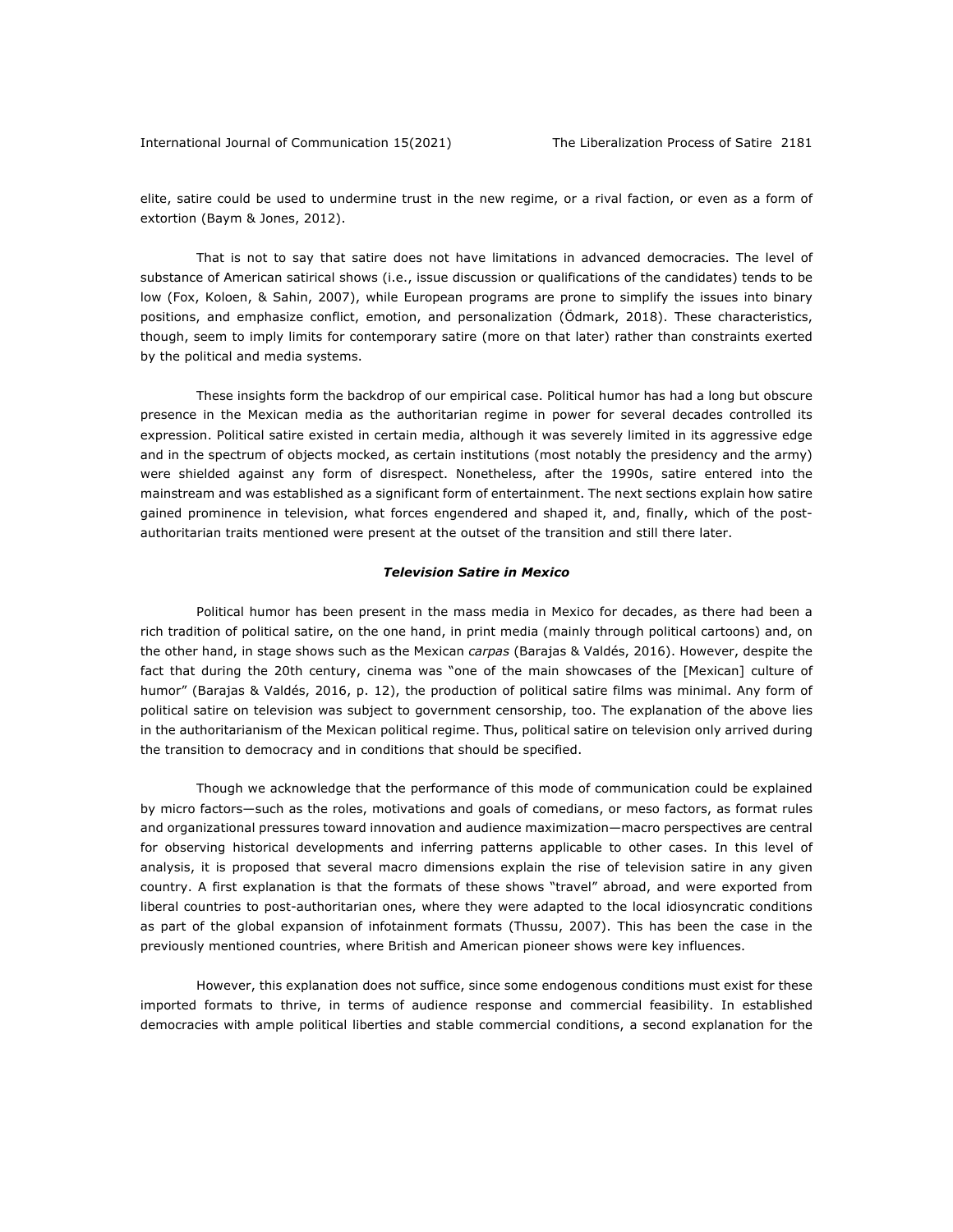success of political satire lies in the development of the right material and cultural conditions. An example of the former is the expansion of cable television (Baym, 2005), while the latter can be seen in the ascent of postmodernity—that is, a broad cultural shift that involves, among several trends, the increasing heterogeneity of publics, the commercialization of discourse, and the erosion of traditional epistemic authorities (such as journalists and scientists; Schultz, 2001).

But in post-authoritarian countries like Mexico, we should emphasize, as a third explanation, the political and economic dimensions. According to this framework, for satirical shows to exist (aggressive ones in particular), previous practices of censorship by the authoritarian regime and self-censorship strategies by entertainers should have been eased. Also, broadcasting regulations will have had to be liberalized, so a competitive market could arise. This would then allow additional genres and modes of discourse to have a chance to exist and thrive. To develop this explanation of the rise of television satire (a topic that has been neglected by media scholarship), we rely on an academic discussion of the rise of liberal journalism in Mexico, a fitting theoretical parallel, since both journalism and satire criticize power, are subject to censorship, and are produced by media organizations that are susceptible to be co-opted by the political and economic elites.

By the early 1990s, the legitimacy of the authoritarian regime that stemmed from the Mexican Revolution (1910–1920) was almost depleted. An endogenous economic crisis in the mid-1980s and allegations of fraud in the presidential elections of 1988, in the wake of a surge of votes for opposition parties, forced President Carlos Salinas (1988–1994) to introduce deep political and economic reforms to "modernize" the country and, in this way, fortify the ruling party. A crucial step was to open the country to foreign trade and investment and joining the North American free-trade zone (NAFTA), in an attempt to integrate the country into a global, neoliberal economy (Lawson, 2002). This integration had several side effects for freedom of the press: It encouraged the coverage of Mexican politics by the American press, something that eased the pressure on the national press when it covered sensitive issues, as Mexican newspapers could now suddenly follow up shocking stories originally broken in foreign media (Lawson, 2002). It also committed the Mexican government, through a clause in NAFTA, to encourage freedom of the press and to remove previous mechanisms of control (Hernández, 2010). Further reforms in 1996 created an autonomous institution for the organization of elections, which introduced electoral equity and monitored media biases.

Privatization, a precondition for global economic integration, was rife and had an important expression in the selling off of the government's television network to form Televisión Azteca in 1993, the first serious competitor in decades to the previously almighty lapdog Televisa (Lawson, 2002). It was then that real competition in broadcast television came in, and, eventually, Televisa had to rework its editorial policy to counter its falling credibility. On the other hand, the government's investment in Mexican media was sharply reduced, which encouraged networks to adopt a market logic of competition and to bring in innovative formats. Procuring revenue for television meant, in this new scenario, the pursuit of ratings and advertisers more than closing ranks with high-ranking officials or politicians (Lawson, 2002).

The introduction of competition, along with a liberalized public space, opened the way to some provocative formats and styles, such as tabloid television shows and the infotainment coverage of politics,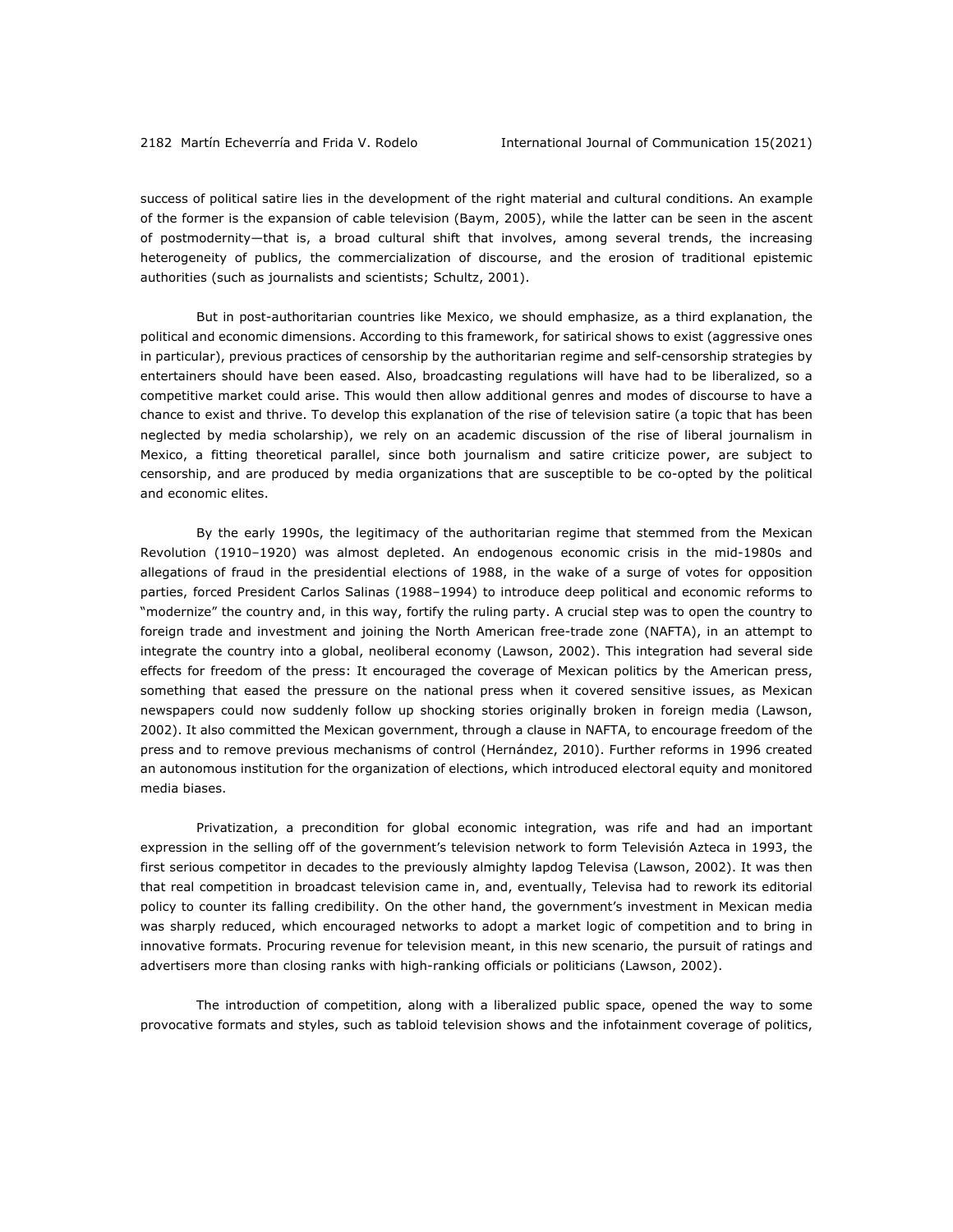on the basis of what was later called a market-driven journalism model (Hughes, 2006). But at the same time, it triggered a surge of political satire in commercial television, which expanded to various formats and media venues. It started with Azteca's *Hechos de peluche*, a 1996 puppet parody sketch based on Colombia's *Los reencauchados* and Spain's *Las noticias del guiñol*.

In this new competitive scenario, Televisa followed suit in an attempt to challenge its public image of officialdom by producing *Las mangas del chaleco*, a 10-minute pastiche of footage which mocked the absurd phrases uttered by politicians during the week. From then on, both television networks competed through several satirical formats: news satire programs such as *El mañanero* (2000) or *El notifiero* (2007), parodies such as *El privilegio de mandar* (2005 and 2017), and the talk show *Campañeando* (2011, 2015, 2018). Satire eventually spread outside the Televisa–Azteca duopoly: The long-awaited third Mexican network, Imagen, favored satirical news programs, while public television channels went for ideologically committed and left-leaning talk show satire.

We have already conceptualized satire as a form of aggressive humor that denounces abuses of power, highlights the incompetence of politicians, exposes their follies, or unmasks their hypocrisy. In theory, in a fully democratic country, Mexican satire should be performing these functions. However, a transition of regimes does not necessarily mean the end of previous media practices, nor that every new development will be in the service of citizens, as there are political and economic elites behind every regime that pressure, extort and co-opt to preserve their privileges (Guerrero & Marquez, 2014). So, in cases such as these, we can expect the functions of satire to be limited or performed in different, more selective ways.

According to scholars of journalism, the democratic transition engendered a market-driven model of journalism that combined a commercial ethos with practices of collusion between politics and the media. In this model, newsrooms show a lack of autonomy because what gets covered is subordinated to market pressures or corporate interests. Journalists monitor powerful actors "only when commercial ends are advanced or not threatened" (Hughes, 2006, p. 5), or are attentive to political actors in exchange for economic incentives (Espino, 2016); this is because journalists need to make a profit and they depend on advertisers, be it the private sector, political parties, or government entities. Scandals provide a good example of this kind of limitation. Government officials or legislators are most keenly scrutinized by the networks, in a tabloid and decontextualized style, either when they endanger corporate interests, or when some rival party-client has paid the media to report on them, but it is unlikely that they would have published these enquiries on their own (Hughes, 2006).

The conditions described show that in post-authoritarian democracies there can be several distorted practices that hinder the democratic performance of the media. With regard to satire, two anecdotes reveal similar problems. In 2004, a video exposing corruption was shown during a broadcast of Televisa's *El mañanero*, a news satire show anchored by Brozo the clown, that contributed to the electoral defeat of the then left-wing presidential candidate Andrés Manuel López Obrador. Following the presidential election in 2006, in the last episode of Televisa's *El privilegio de mandar*, one of the characters criticized Lopez Obrador for not accepting defeat, saying it was wrong to challenge the results of the elections "because that is how democracy works" (Rodríguez-Ajenjo, González, Sánchez, Herrera, & López, 2006b, 23:31).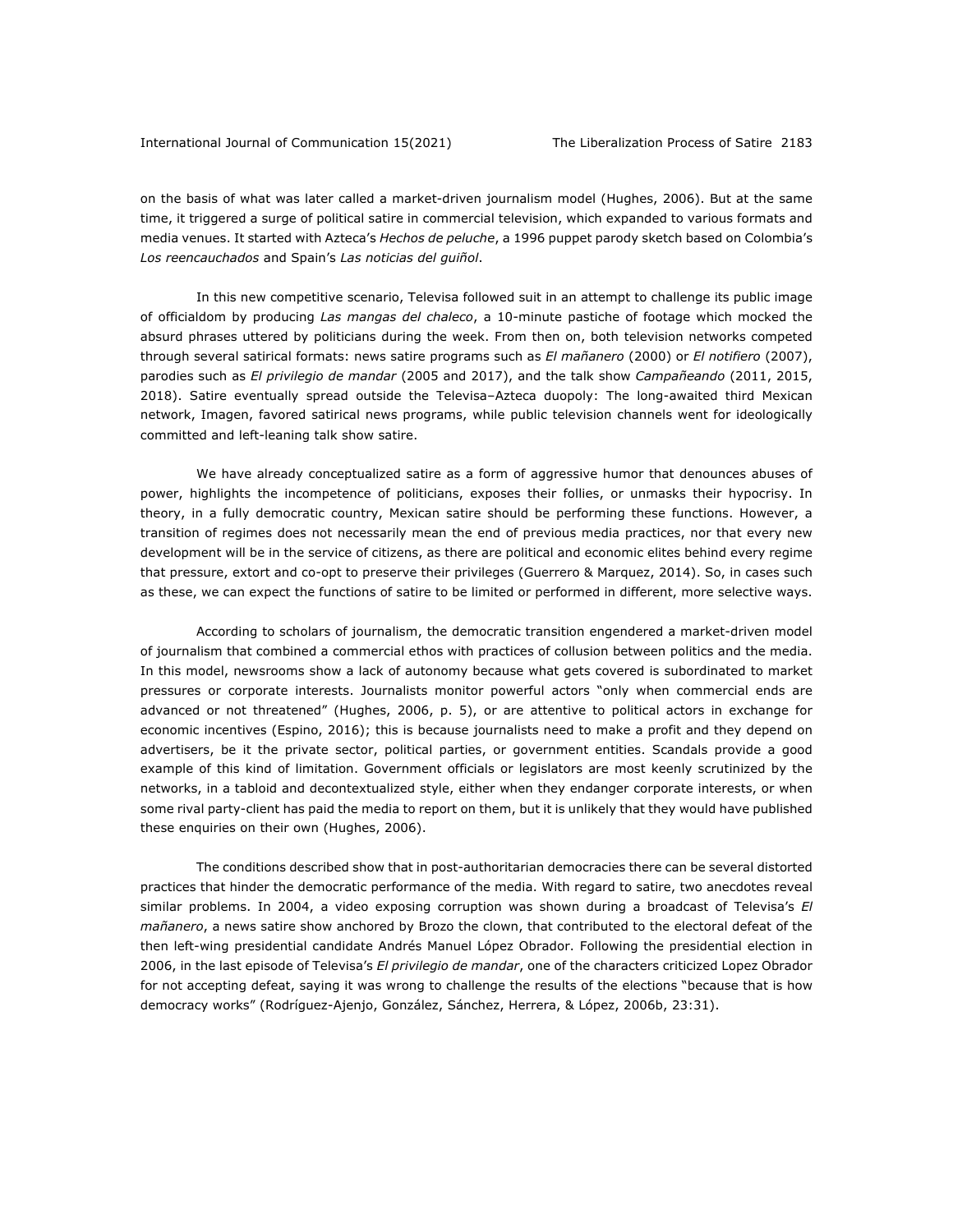Hence, although freedom of expression was widely assumed in the country after the political alternation of 2000, the main television company, Televisa, was accused of obtaining patronage benefits from the government that included favorable media regulation and distorting contents to favor its business goals. Further, both companies in the duopoly, Televisa and Azteca, began to receive ample resources from the political parties, federal and subnational governments via clientelistic advertising expenditure that peaked during Enrique Peña Nieto's term (2012–2018).

To sum up, the Mexican case reflects a process of profound changes that paved the way for political satire. All the same, the political freedom engendered by the transition is still constrained by the media system's authoritarian heritage and by a market-driven model of media operation that makes it easy for elites to instrumentalize the media, making satire against some actors particularly aggressive, and keeping it mild against others. These antecedents may lead to the practices described in the previous section: selective criticism, deference toward some political actors, toothless satire, economically motivated balance, and cooptation. Nevertheless, there may still be a reaction against these practices, and criticism may arise from the results of the political transition, along with the other critical functions of satire we have commented on.

For empirical purposes, we summarize our inquiry in the following question:

*RQ: How does the path of the transition, in terms of changing political and economic arrangements, constrain satirical critique in Mexican broadcast television during the 1995–2019 period?*

#### **Method**

This study aims to explore the role of television political satire in Mexico from a qualitative perspective. To achieve this, we sought to identify the objects and techniques of humor most used in the selected sample, and to observe the changes and continuities in this over time. Hence, rather than appropriating categories and variables from research agendas that frame the topic according to the features of particular contexts, the coding of jokes was carried out following the precepts of grounded theory (Strauss, 2003).

### *Sampling of Programs and Episodes*

After a review of the literature and consultations with experts from academia and media industry, 17 television political satire shows airing on broadcast television in Mexico in the period 1995–2019 were identified. In the absence of a public television archive, episodes from 13 programs were sampled for analysis as a result of their availability on YouTube at the time of the study. The sampling was carried out following a strategy of purposeful sampling by quotas: A catalog of all the videos that exceeded 10 minutes in length was compiled; two episodes were randomly selected per program per year. Thus, 52 episodes were watched to identify the political jokes and transcribe them. This strategy assumes that the type of culture on display is detected not only by adding up large samples, but can be seen in the contents of each case (McHoul, 2001). Therefore, rather than looking for statistical representativeness, the sampling was intended to capture features of jokes that are constant in the programs and that should therefore emerge even in small samples.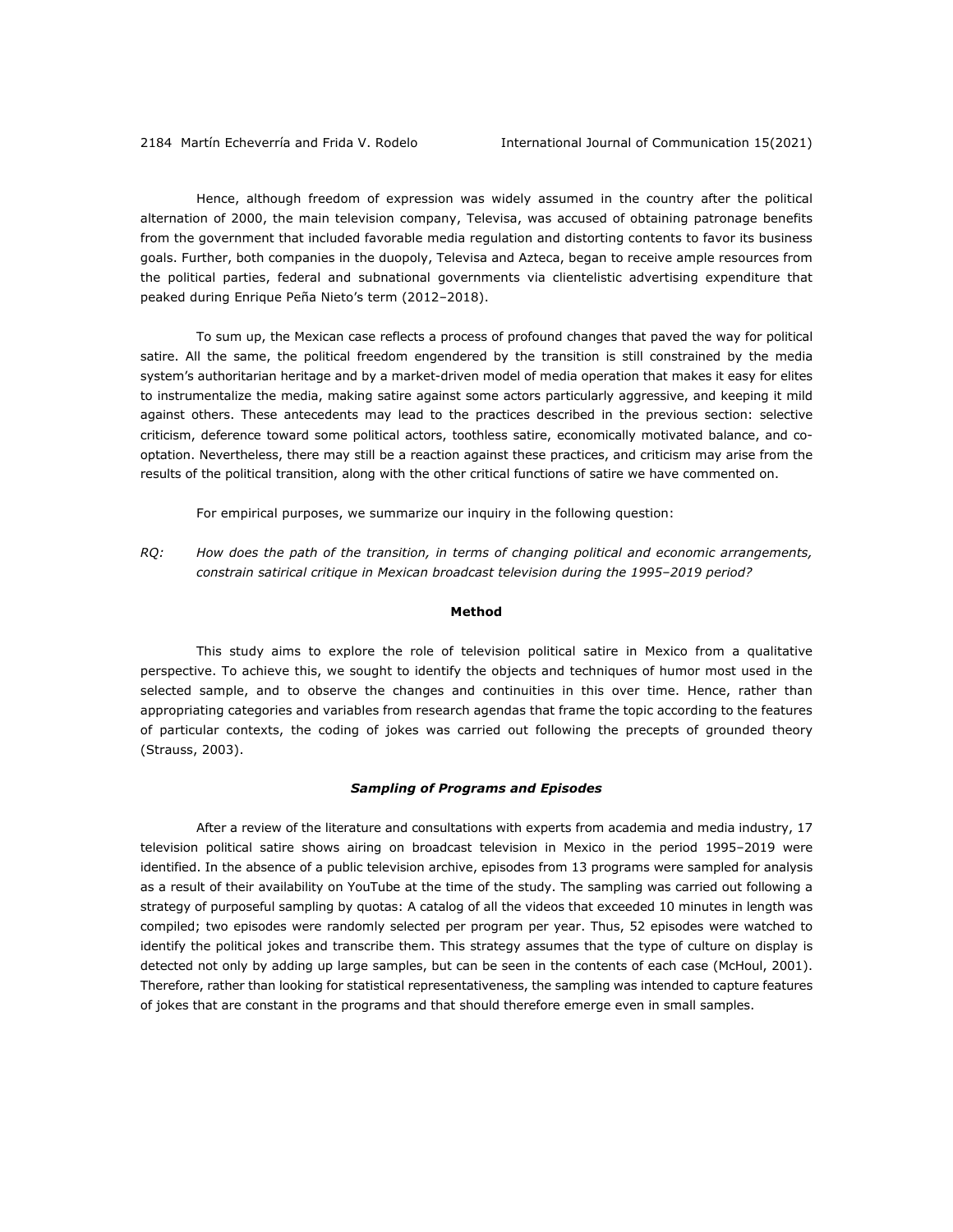Thus, the unit of analysis was the joke about political actors ( $n = 274$ ). Our criteria to identify the units were: (1) Something is said or done to provoke laughter or to entertain; and (2) the joke has as its target some identifiable political actor, be it individual (e.g., the president) or collective (e.g., parties, unions).

# *Coding Procedure and Reliability Procedures*

The categories emerged inductively when identifying themes in the readings of the corpus. Although the categories were not taken directly from the existing theory, the coding was guided by our knowledge of the literature on the subject. The coding procedure of Strauss (2003) was followed in its three stages: open coding, axial coding, and selective coding. Once the categories were consolidated, their meanings were described, establishing the theoretical connections between them.

Unit identification and transcripts were made by two research assistants, while the coding was independently established by each of the authors. To ensure the reliability and validity of the data, a meeting was held to check the categories found as well as their meanings. Disagreements on coding and interpretation were resolved through open discussion.

### **Results**

The following describes the characteristics of the political satire broadcast on Mexican network television during 1995–2019, and its transformations. To facilitate this exposition, a distinction is made between the period 1995–1999, still considered authoritarian, although already in its death throes; 2000–2011, an initial post-authoritarian period, in which freedom of expression was widely assumed and in which television networks were accused of committing abuses and seeking patronage benefits; and 2012–2019, a period characterized by the transfer of millionaire resources to the media via clientelistic advertising expenditure.

The results of the qualitative analysis of political satire programs are organized on the basis of four major themes: first, the lack of integrity of politicians; second, their incompetence and mediocrity in the exercise of power; third, their frivolity and urge to show off; and fourth, their physical appearance, mannerisms and sexuality. The presence of the four themes and the categories that comprise them varied according to the period in which the political satire program was broadcast.

#### *Lack of Integrity of Politicians*

The first theme points to the lack of integrity of politicians when competing for power against citizens and fellow politicians or exercising it, in particular their propensity for corruption, stealing, or using public resources for private purposes, as well as the cynicism with which they respond to accusations against them. Satirists sometimes mock the abuse of power of rulers; at other times, it is political parties and their fraudulent practices that are satirized.

Executive governments and legislators are criticized because of the way they abuse their power. In the 1995–1999 period, fewer records of this were identified; however, the nickname Cuatemochas,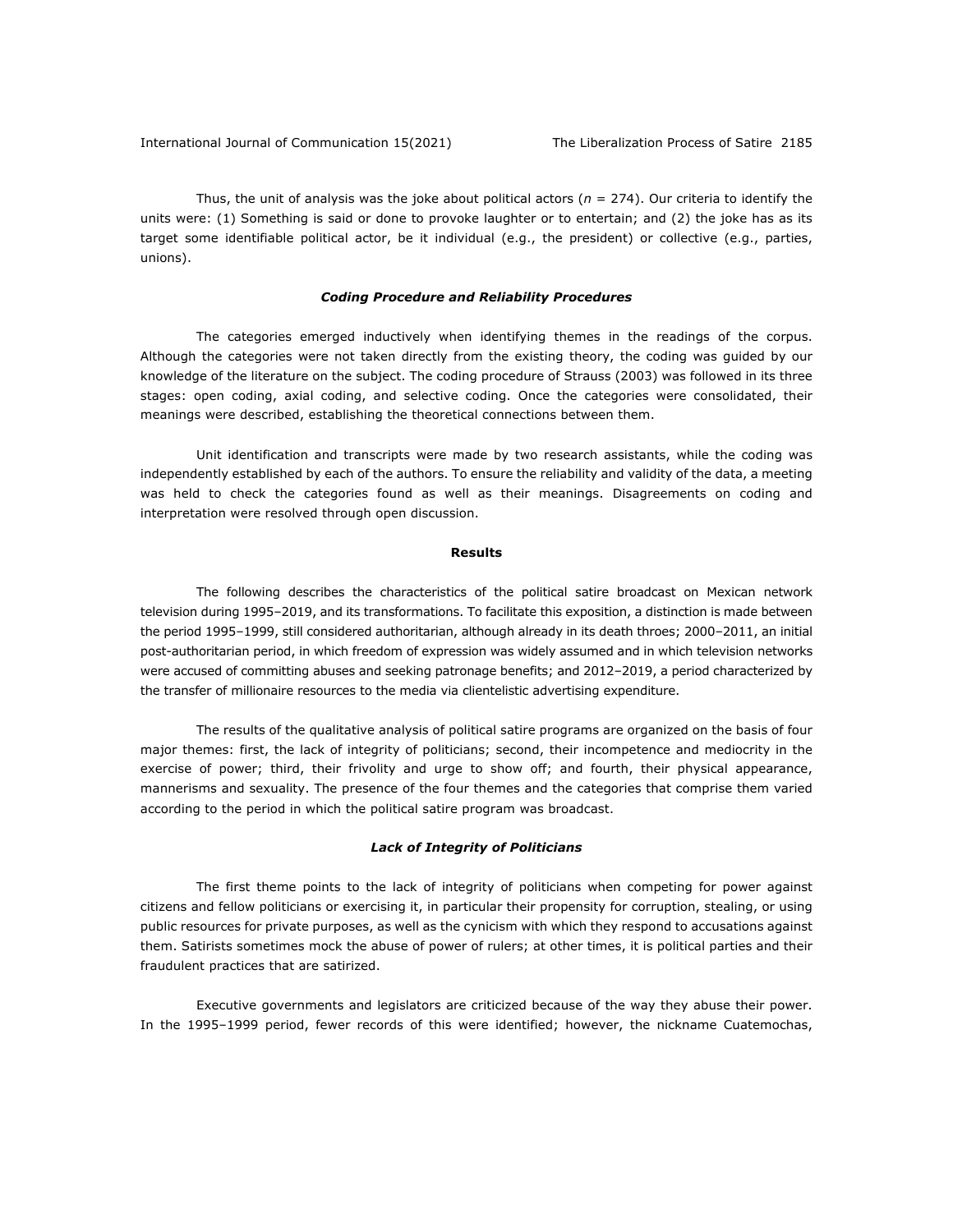chosen for the puppet representing Cuauhtémoc Cárdenas, a left-wing politician from the opposition, hinted at the illegal practice of distributing perks. During the 2000–11 period, the fake news program *Mikorte informativo* used the trial against Jacques Chirac, in France, on corruption charges, to bring up the corruption of ex-president Vicente Fox: "It's good they're at least giving him a little fright. . . . Yes, that's you they're talking, my dear Fox" (Mikorteinformativo, 2011, 8:53).

References to corruption in the 2012–2019 period are richer and more varied: Politicians enjoy or engage in bribery and the diversion of resources from the treasury, and they are characterized as criminals. Likewise, their greed is repeatedly pointed out: Although they have well-paid positions, they aspire to obtain higher incomes. A prison guard in the parody show *El privilegio de mandar* mocked the convicted former governor Javier Duarte: "What's up, fatty? What's the matter with you now? You haven't taken a bite out of your sandwich and you're so good at taking bites, aren't you?" (Rodríguez-Ajenjo, González, Sánchez, Herrera, & López, 2018a, 2:41).

Various styles of clientelism are insinuated, in particular influence peddling and the exchange of favors between politicians. For example, the way in which those who have provided support during electoral campaigns demand to be rewarded once the candidate is established in the government (period 2000–2011) or even exposing the explicit offer of money in exchange for favors (period 1995–2000), as in the following parody of former president Salinas:

No, Perfidio [Muñoz Ledo]. If you want to earn a million dollars, you have to say this phrase on the rostrum: "Honorable Honorable congress, we should release Raúl [Salinas, the president's brother], who is in prison." Are you in, or out? (Rudecindo Caldeiro y Escobiña, 2014, 9:40).

In the same way, in all three periods, abuse of power is expressed in terms of negligence: Rulers receive a salary, but do not go to their jobs or, if they do, they do not work. Negligence is also signaled when a ruler is parodied for transferring the management of his problems to authorities at another level. Accusations of negligence were frequent throughout the sample. For example, a parody of a television ad reinterpreted a party jingle: "Hey, Matraca Movement, we just take your money, we don't do any work, we prefer to be idle, we just stir the pot; tick, tick, candlestick" (Rodríguez-Ajenjo, González, Sánchez, Herrera, & López, 2018b, 14:12).

Another object of satire is the lack of commitment of the rulers to their constituency, and their cynicism toward it. For example, members of Congress were criticized for being *finger raisers*—that is, focused on submissively obeying their party leaders in voting without attending to the interests of their constituents: In a late-night show that pioneered political commentary, Brozo the Clown cuts the traditional three kings' cake while saying:

This is the slice for the Chamber of Deputies. There is no baby Jesus [a baby figurine placed at random in the cake]. Just little fingers. Lots of little fingers. The Chamber of Little Deputies. The little dolls have turned into little fingers. (Chekolynn, 2018, 0:18)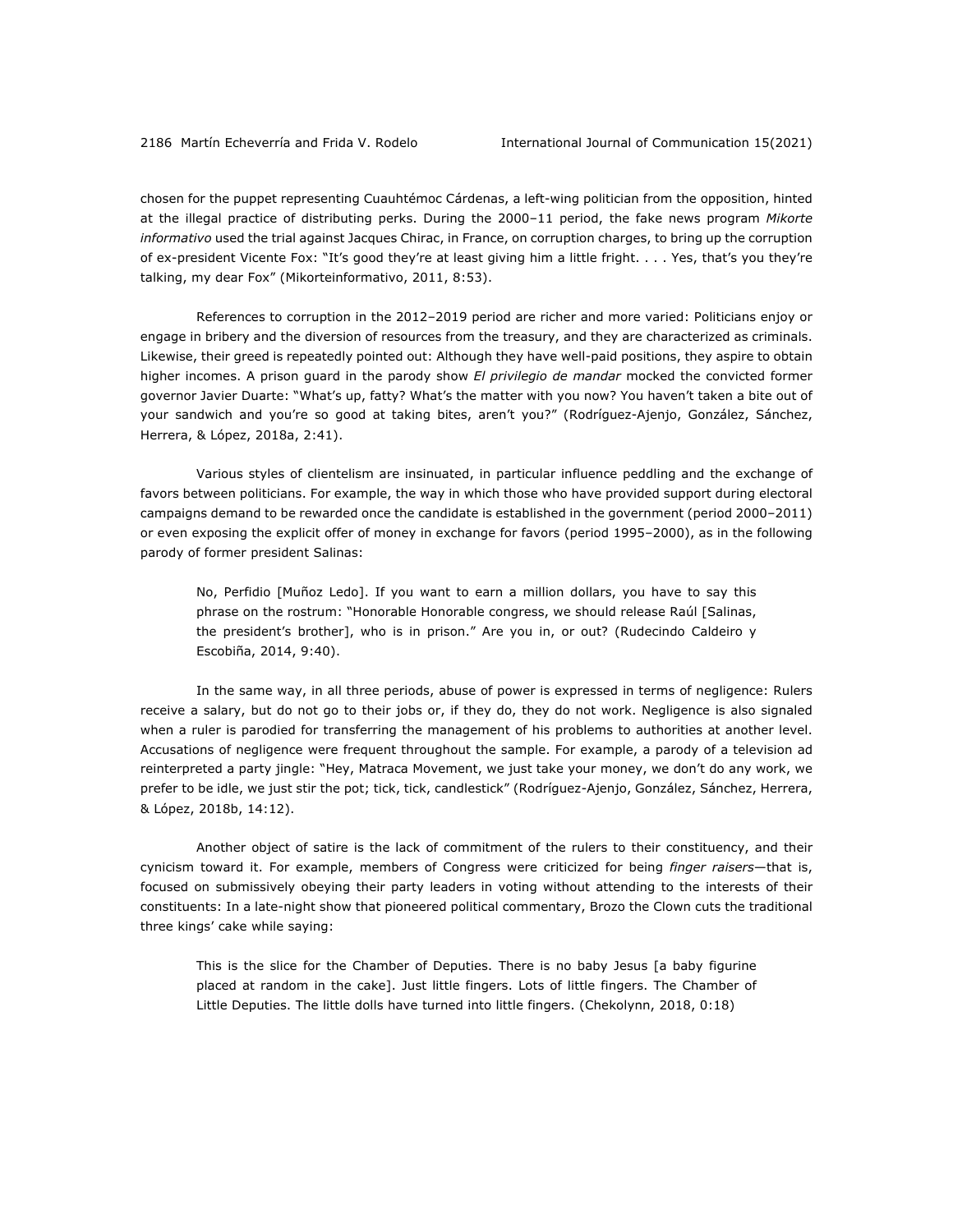Cynicism also leads to insensitivity toward the problems of citizens, in particular those of insecurity and precariousness. This is exemplified on occasions when congressmen affirm that the increase in the minimum wage is sufficient, when in fact it is meager (period 2012–2018); or when they respond with indifference to questions about corruption. Examples of the latter proliferated: a governor being indifferent to criticism of the overindebtedness of his state; congresspeople having members of their family in various public positions; or the shameless way in which president Carlos Salinas intended to profit from a corruption scandal.

Another political actor frequently criticized for their lack of integrity and their propensity for cheating are political parties. Satirists emphasize their inclination to violate the law through various tricks, either in internal party elections and external polls with biased procedures or in elections (2012–2019). A common feature is attempting to feign integrity in cunningly flawed processes—that is, through simulation. Journalists in a political talk show commented on the manipulation of the electorate: While showing a leaflet with a survey question (with politician Miguel Mancera in the background, and his name in large letters and the rest of the possible answers in very small font size), Carolina Rocha reads: "Andrés Manuel says his favorite is Mancera; who would you vote for?" She adds: "But who's going to read the small print?" (*Campañeando*, 2012, 13:36).

Another accusation against political actors is their opportunistic search for positions at the expense of a sense of responsibility and political conviction. Opportunism takes the form of party switching and *chapulineo*. Party switching was satirized in the parody show *El privilegio de mandar*:

Manuel Camacho: Andrés Manuel, every day there are more tricolors [members of PRI] who want to switch to our party.

López Obrador: They are following your example, Camacho. Before, you were tricolor and, now, you are with the Aztec sun [a reference to PRD's logo].

Manuel Camacho: Because I followed your example, Andrés Manuel. You were also tricolor. López Obrador: Yes, and I followed the example of engineer Cárdenas. (Rodríguez-Ajenjo, González, Sánchez, Herrera, & López, 2006a, 0:06)

As a form of disloyalty to citizens, the *chapulineo* (literally, "grasshoppering")—that is, when a politician abandons a public office to assume another position in the government, generating the impression that he/she lives off politics—is another satirized trait:

Street vendor: But what a mess these people in the government are: the deputy from the Ministry of the Interior [Gobernación] leaves and the deputy from Labor comes in, so Labor is left with no rule [*gobernación*]. . . . And they all leave their work half finished just so they can earn their daily bone. The bastards! They are capable of selling their own mother for a bloody bone. (Rodríguez-Ajenjo, González, Sánchez, Herrera, & López, 2018b, 10:12)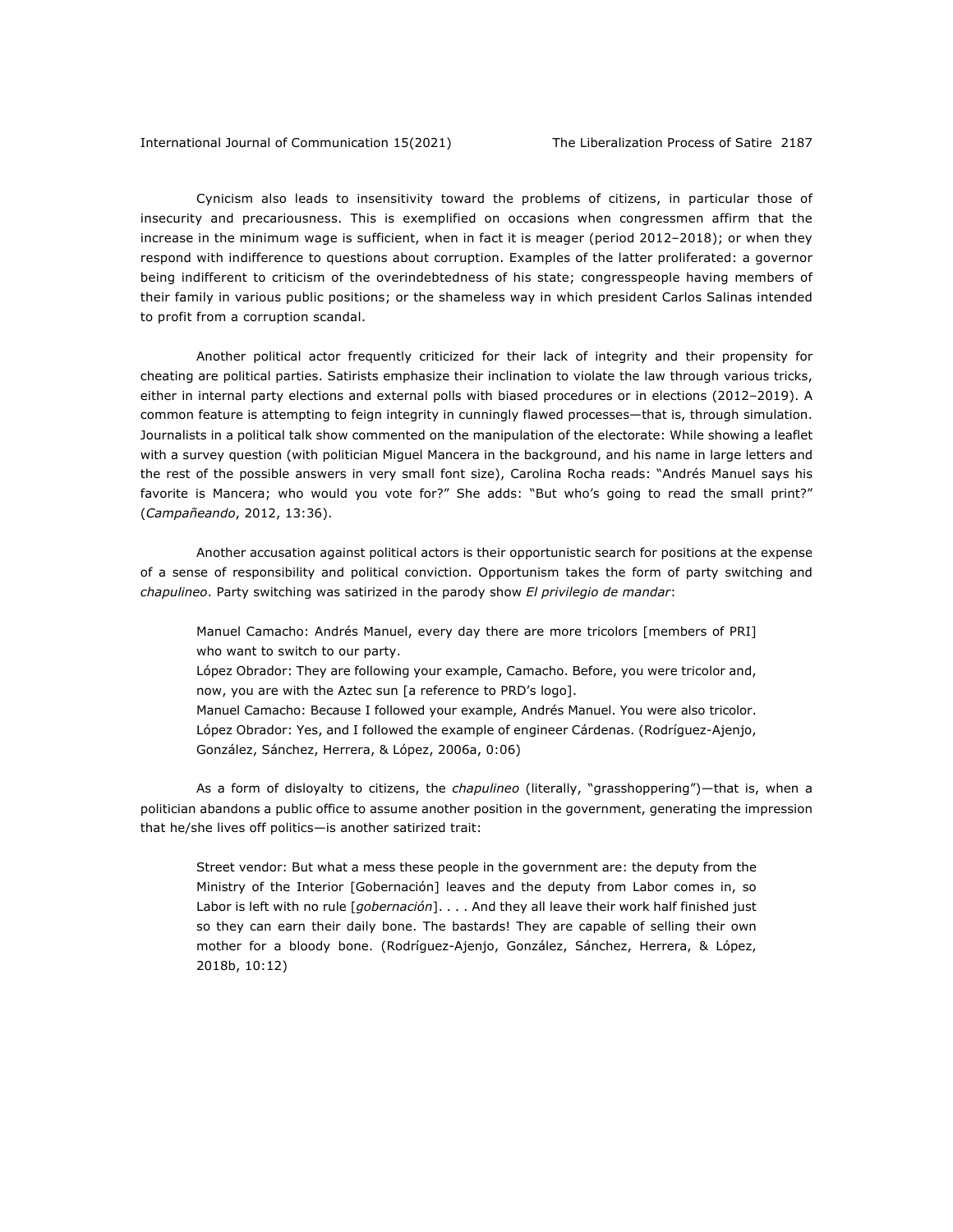Parties are also satirized for acts of cynicism during campaigns when they make easy, openly clientelistic, or unrealistic campaign promises. Furthermore, the lack of integrity of the parties was criticized in satire against extortion and the purchase of votes during elections.

### *Incompetence and Mediocrity in the Exercise of Power*

According to satirists, politicians are greatly incompetent in the exercise of power, which is seen in their intellectual limitations, and their lack of logic and knowledge. This second theme was hardly touched on in the 1995–1999 period, rarely from 2000 to 2011, but has been more frequent in the most recent period, including references both to low-ranking and to the most powerful political actors, such as the president. President Peña Nieto's public speaking blunders and shallowness are pointed out in countless jokes: "Mr. President, we have found several *yacimientos* [oil deposits]." "That's why I love Christmas," says the president. "No, those are *nacimientos* [Nativity displays]. I meant oil fields" (Rodríguez-Ajenjo et al., 2018a, 3:10).

#### *Attention-Seeking and Frivolity*

As a third theme, satirical programs deride the displays of frivolity by public officials and candidates. In the 2001–2011 period, they mocked the physical attractiveness of then candidate Peña Nieto, calling him a telenovela candidate with sex appeal. Talk show hosts also made fun of the monotony and superficiality in the politicians' rhetoric:

Host Garza: I can predict that he is going to say the same as yesterday—he is only going to change the place! Peña Nieto: [as a reflection in the Evil Queen's mirror]: Make me yours . . . Make me yours . . . Make me yours . . . Host Garza [laughing]: He said it again in the summer! "Make me yours"—again! Host Gálvez: We have already seen that what he really wants is for them to make him

theirs. (*Campañeando*, 2012, 8:43)

In the 2012–2018 period, other politicians with frivolous attitudes are scorned: a legislator who had been a singer and stripper, and who was appointed head of the Commission of Culture in the Senate; there was also a legislator from an opposition party excessively concerned about the House reimbursing her minimal expenses. The vulgarity of politicians is also criticized for their economic privileges, the way they dress and speak, and how protective they are of their (bad) ideas. The anchor of *El incorrecto*, a fake news program, made fun of an unrefined politician:

Layín, button up your shirt, you bast . . . [beep]! . . . Look [mayor Layín appears on the screen dressed in an open-collared shirt]. The first button is elegant, the next button is cool. Then comes the old drunkard, and then the button for the flasher and finally the button for the rapist uncle. Or old clown, Layín. . . . Sodding bast . . . [beep]!, you filthy old man. That's the last button. (Telemundo, 2015, 6:11)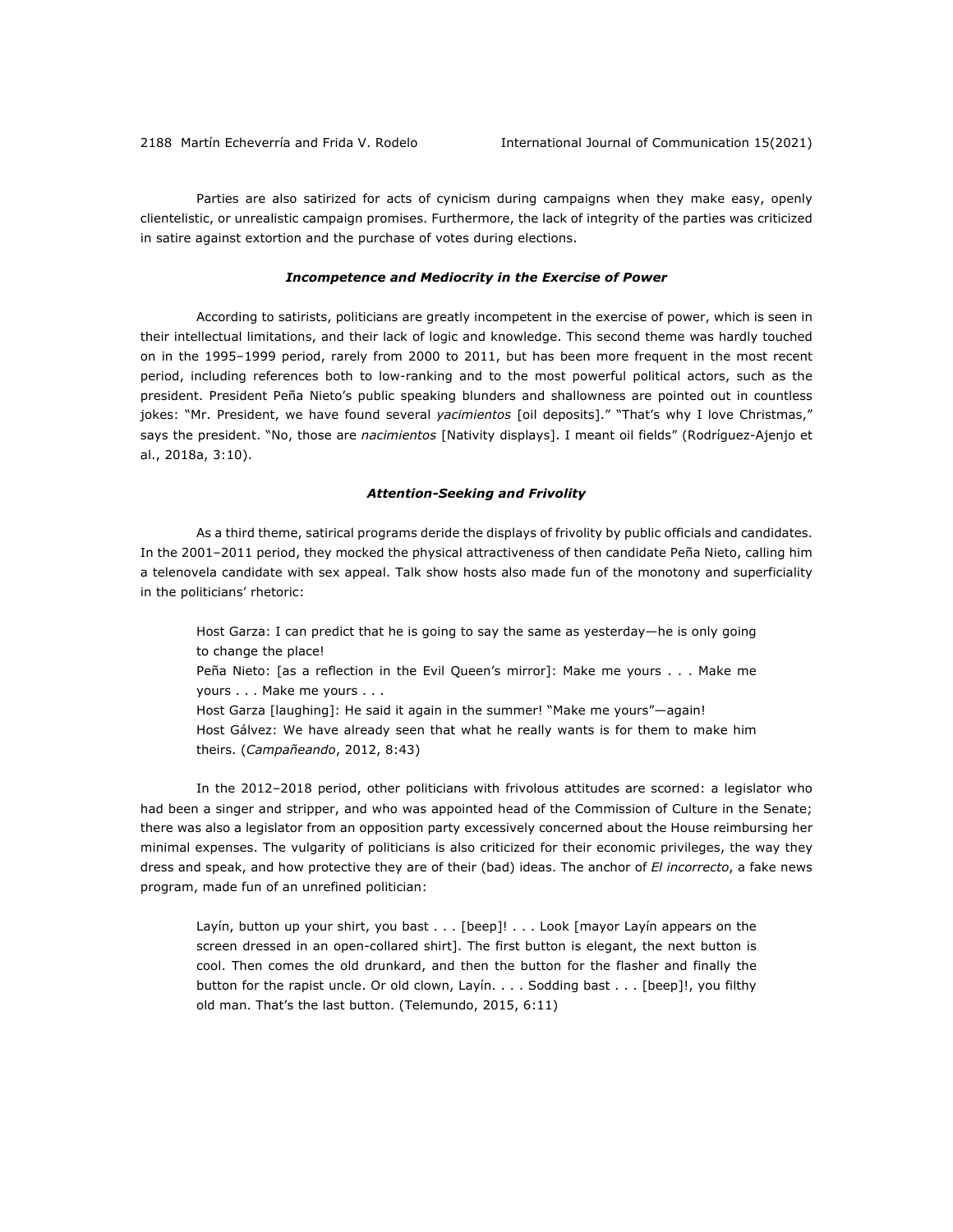Other examples of attention-seeking included a presidential candidate who, they say, held positions in different posts with the purpose of positioning himself (1995–1999), an official who bragged about the publication of his book, and a parody of then-candidate López Obrador that highlighted his desire for media visibility (2000–11): "The first part of *El privilegio de mandar* is over and I have not appeared. This . . . [takes a deep breath] smells like a conspiracy. . . . I want to appear. I have to be the main protagonist" (Rodríguez-Ajenjo et al., 2006a, 9:21).

More recently, in 2018, the government's attempts to make its austerity policies shine were satirized. The politician López Obrador (presidential candidate in 2006 and 2012, and president elected for the period 2018–2024) has also been criticized for being intolerant of criticism and satire. Political satire shows characterize such a trait as undemocratic, out of proportion, and hypersensitive.

#### *Humor About Sexuality, Physical Appearance, and Mannerisms*

Sexual humor has been a frequently used resource for humor, much more during the later periods than in 1995–1999. Sexual humor commonly makes innuendos about the genitals of male politicians and their sexual behavior (with oblique references to erections, masturbation, and intercourse). These insinuations are usually associated with the subjugation of female political actors, as frequently displayed in the humor of seasoned fake news show host Brozo the Clown. In a show, he jabbers: "How good that he has an assistant and that she is very happy, and that she is very well paid, and that she sits on Muñoz Ledo's *thing*!" Quietly, her partner rectifies: "On Muñoz Ledo's congressional seat" (Vela, 2010, 6:25).

Another resource is humor about physical appearance and mannerisms, particularly physical defects, but also ways of speaking and dressing. During 1995–1999, this kind of satire was mild: *Hechos de peluche*'s puppets lightheartedly parodied the image of politicians, making reference, for example, to the ears of former president Carlos Salinas. From 2000 onward, this type of humor became less docile and even aggressive: the emaciated appearance of a female politician, the short stature and baldness of president Felipe Calderon, the old age of a trade union leader, the mustache of the president, the obesity of an official (likened to a whale in public television's *La maroma estelar*) and even the ugliness of the leader of the teachers' union. Several jokes about physical appearance were directed at left-wing politician López Obrador: his accent, his sluggish speech, and his old-fashioned way of dressing. These defects are often used as a source of humor without being associated with any character trait or any form of abusive or mediocre exercise of power.

#### **Discussion and Conclusion**

This article shows how television satire has performed in the setting of post-authoritarian Mexico, and whether specific features of political economy stemming from the country's transition toward democracy have encouraged or hindered the possibilities of satirical criticism.

As explained in the article, Mexican television satire denounces abuses of power, highlights the incompetence of politicians, and exposes their follies. The political liberalization allowed a new field of political expression and criticism different to that of the years before party alternation. Although to start with, selfcensorship practices continued (e.g., presidents were not even represented in satire programs before 2000),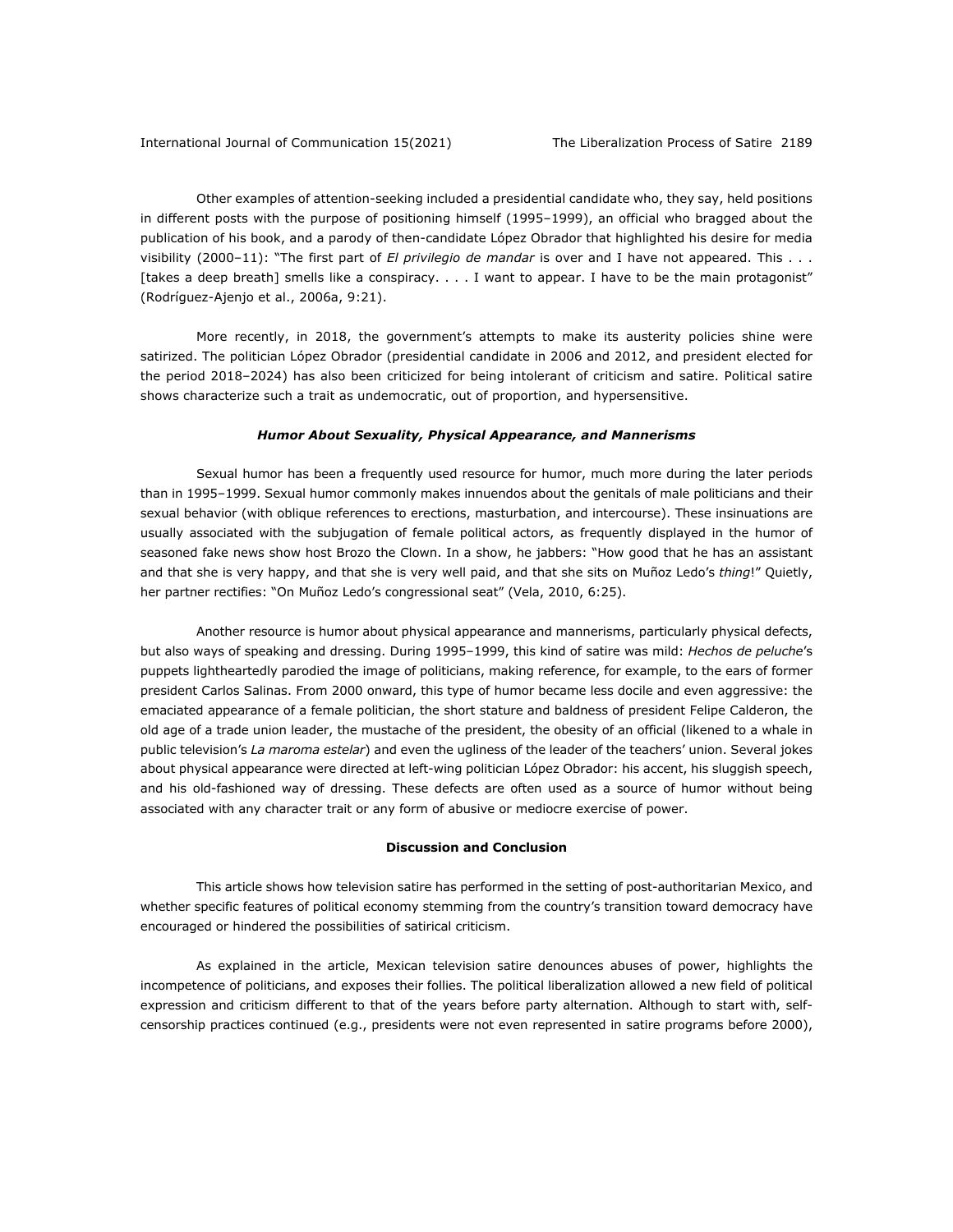producers and executives soon became bolder and the temerity of satire increased swiftly. Thus, the democratic functions of satire entered the television landscape and opened up unprecedented liberties. Its aggressive and transgressive edges increased through time and came into full swing particularly in recent years, as political pluralism consolidated and new media competitors—including a third television network, Internet streaming, and cable television—gained market share and put serious competitive pressure on entertainment formats (Martin et al., 2018).

As an example of the progress of television satire, while abuses of power were only tepidly and more ambiguously mentioned in the 1995–1999 period, from 2012 to 2019 such references were more frequent, varied, and concrete. Governors and congresspeople in particular are now mocked for their corruption, negligence, and indifference. In a bitter and cynical way, officials are portrayed as being detached from the public interest and as looking for office only to advance their interests of power and fortune. Political parties are mocked in especially aggressive ways, since satirists underscore their lack of integrity and public commitment, their disregard for the law, and outright trickery. Similarly, references to political incompetence, ignorance, and bigotry are absent from the 1995–2000 period, but they grow through 2001–2011 and are widespread in 2012–2019. They are made against officials and governors from every party and ideology. Criticism of the intolerance and egotism of left-wing president Lopez Obrador in 2018 is a powerful sign of transgression, since presidents in office had been exempted from being spoofed in television before Vicente Fox's term (2000–2006), and the first parodies merely recovered their mannerisms and clumsiness.

In sum, creators seem to bemoan the decadence of the political class. Perhaps they do not deliberately undermine the new regime, but they end up presenting a cynical and gloomy portrayal of leadership in the country. Unlike what happened in other post-authoritarian countries (Dinc, 2012; Ibrahim & Eltantawy, 2017; Kuhlmann, 2012), Mexican satire did not render itself toothless or ambiguous (as in Hungary), deferential toward government elites (as in Russia), or cautious so that nobody is offended (as in Spain or Turkey)—with certain exceptions. In some ways, Mexican television shows resemble the satirical practices and functions of advanced democracies.

Nevertheless, the use of certain resources depoliticizes satire's critical edge and puts limits on its potential. Firstly, frivolity, vulgarity, and vanity, three recurrent themes, do express a distance between people and power elites, and the frequent transgression of codes of conduct by public officials. But criticisms of these traits fail to explicitly tie character flaws to the way they distort governance or turn into abuses of power, reducing or even preventing satire's aggressive edge and, hence, limiting its contribution to public accountability.

Secondly, the creators' resources of humor do not seem to have yielded any profound criticism, particularly in the latest period (2012–2018). Though sexual humor and mockery of physical appearance could be, in theory, a way to vilify structural asymmetries of power and to subvert power, their use in the studied sample cannot be read as criticism of sexual misconduct or gender discrimination by politicians—ironically contributing to the perpetuation of sexism in Mexican society. Moreover, while mockery of physical appearance and mannerisms might be considered a question of style, they indicate, nonetheless, a less aggressive edge toward politicians and an attack not directed against their public roles, but their personal traits.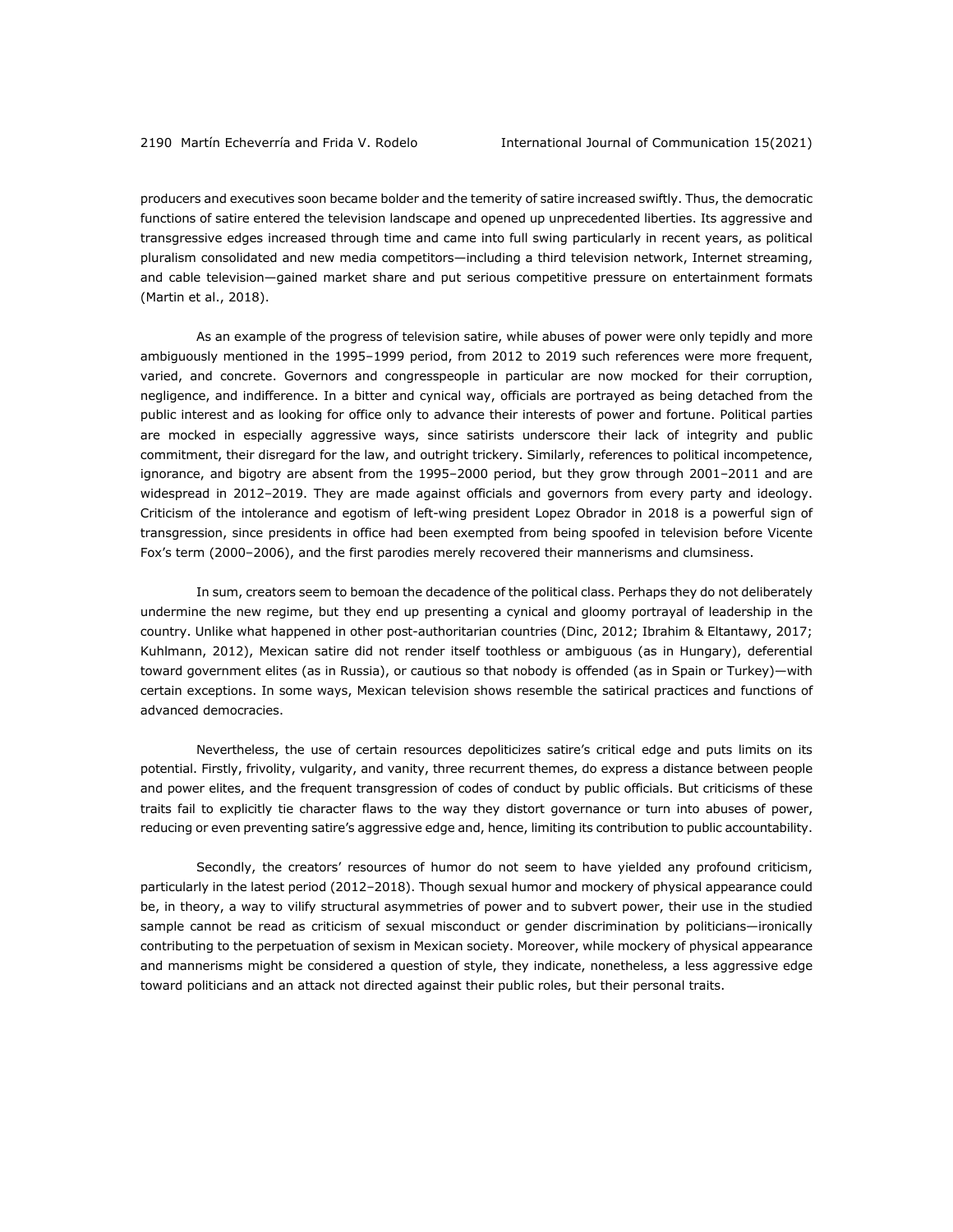Thirdly, high ranking officials still escape satire. President Peña Nieto was never mentioned in a show whose anchor was the finance minister's sibling. Criticisms against the current president Lopez Obrador are irregular. For example, public channels do not satirize him, even though they claim to have editorial independence. And although private networks criticize him for certain traits, any suggestions of incompetence or abuse of power are absent from their jokes. Although these examples are insufficient to corroborate an attempt to instrumentalize satire shows—either by the president or other actors—they constitute evidence that some degree of officialdom or deference is still present in Mexican television.

Finally, contrary to what happened in other case studies that featured alternative actors, such as media, as targets of satire, in the Mexican observed programs, neither corporate misconduct nor media performance is subject to criticism. This is a stark absence that implies only politicians are to blame for the problems of transition, while ignoring elite actors who have historically lacked accountability and have been just as decisive as politicians in influencing policy.

The first two limits relate to the aforementioned conservative function of satire—entertaining audiences in a manner that is nonthreatening for the status quo, reinforces prejudices against certain groups, and lowers the potential of satire for reflective thinking and reasoned social engagement. Shallowness, selfreferentiality, and cynicism, coupled with simplification and exaggerated conflict and emotion, are features of postmodern television satire, even in advanced democracies, that have already been pointed out by media scholars (Colletta, 2009; Musaraj, 2018). But the latter problems express limits of television satire that are particular to the Mexican setting: Deference for officialdom, harmless humor, and the absence of criticism against untouched elites reveal that politics still interferes with the scope of satire, and that market incentives to develop a more aggressive edge have somehow been insufficient.

In conclusion, in a post-authoritarian country where political satire on television had been heavily censored by the government, the 25-year development of the genre in Mexico covered in this article can be considered progress, as satire has become an instrument for democracy by criticizing the abuses of power and the incompetence of politicians. Nonetheless, the precise political-economic conditions that played a part in the transition—particularly the power relations that have remained in place—constrain what satirists can say and about whom. Along with deficiencies common in postmodern societies, in post-authoritarian countries television satire is constantly on the edge of becoming a nonthreatening, toothless form of political expression a pseudosatire, as previously conceptualized (Peterson, 2008). In further research, this could be confirmed through international comparisons between transitional democracies or even mature ones, given the potential of the political economy approach we used to contrast macro national cases.

Finally, we should admit a couple of limitations from this study: First, the sampling strategy carried out on YouTube to compensate for the absence of a proper television archive led us to miss out a few programs and episodes, skewing the sample toward available content. Second, our strategy of analysis, which focused on the qualitative analysis of transcripts of jokes, might have overlooked instances of nonverbal or physical humor. Further cross-sectional studies may provide a better chance to analyze a larger sample and delve into other symbolic manifestations of satire.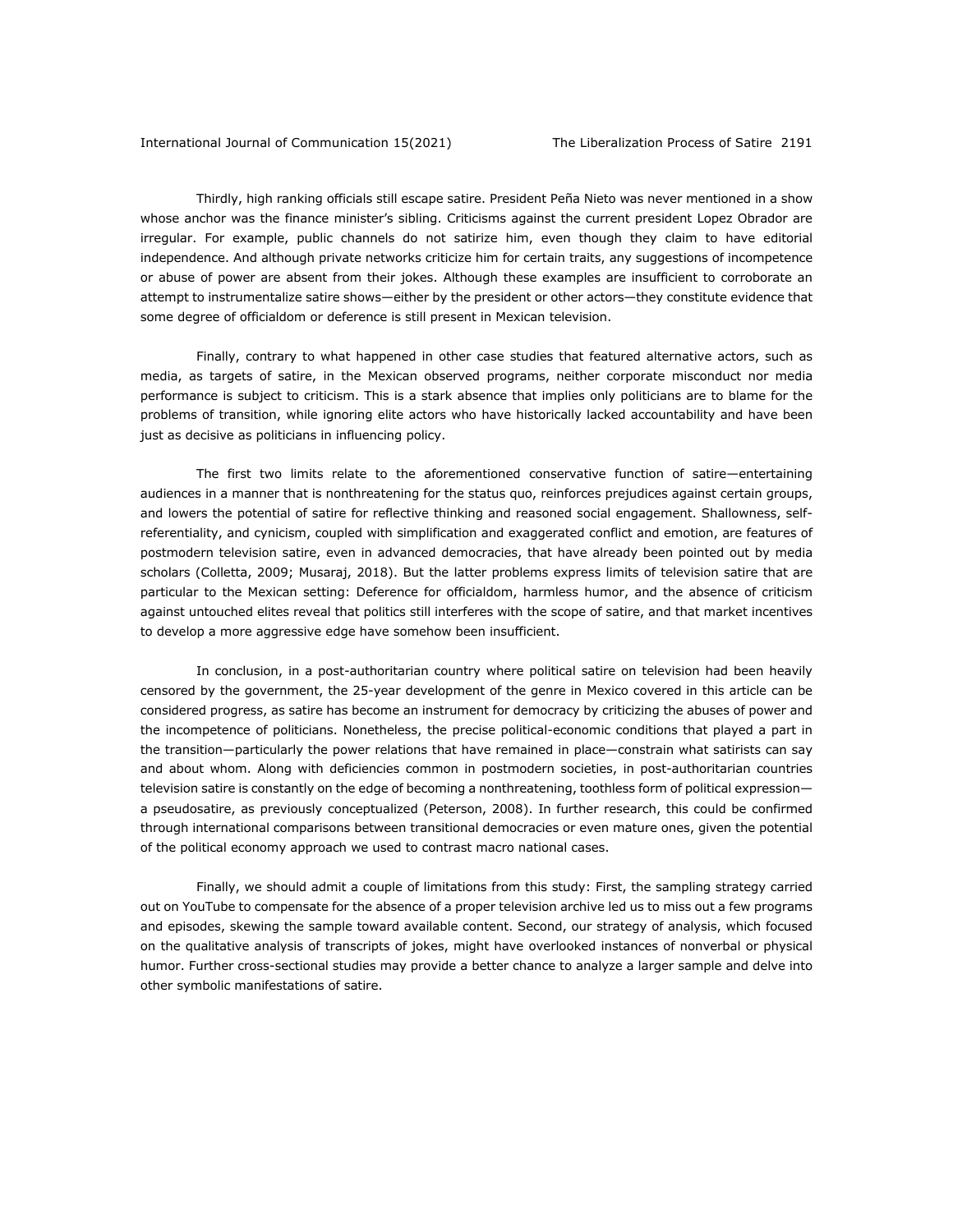2192 Martín Echeverría and Frida V. Rodelo **International Journal of Communication 15(2021)** 

# **References**

- Aitaki, G. (2019). Laughing with/at the national self: Greek television satire and the politics of selfdisparagement. *Social Semiotics*, *29*(1), 68–82. doi:10.1080/10350330.2017.1408893
- Alonso, P. (2015). Infoentretenimiento satírico en México: El caso de Brozo, el payaso tenebroso [Satirical infotainment in Mexico: The case of Brozo, the spooky clown]. *Cuadernos.info*, *37*, 77–90. doi:10.7764/cdi.37.820
- Barajas, R., & Valdés, J. (2016). *¿Actuamos como caballeros o como lo que somos? El humor en el cine mexicano [Shall we act as gentleman or how we are? Humor in Mexican cinema]*. Mexico City, México: Cineteca Nacional.
- Baym, G. (2005). *The Daily Show*: Discursive integration and the reinvention of political journalism. *Political Communication*, *22*(3), 259–276. doi:10.1080/10584600591006492
- Baym, G., & Jones, J. (2012). News parody in global perspective: Politics, power, and resistance. *Popular Communication*, *10*(2), 2–13. doi:10.1080/15405702.2012.638566
- Becker, A. B. (2012). Comedy types and political campaigns: The differential influence of other-directed hostile humor and self-ridicule on candidate evaluations. *Mass Communication and Society*, *15*(6), 791–812. doi:10.1080/15205436.2011.628431

*Campañeando* [Television broadcast]. (2012, January 17). México City, México: Televisión Azteca.

- Chekolynn. (2018). *Brozo: El diario de la noche 1996* [Video file]. Retrieved from https://www.youtube.com/watch?v=gMAHY0K9EnI
- Colletta, L. (2009). Political satire and postmodern irony in the age of Stephen Colbert and Jon Stewart. *The Journal of Popular Culture*, *42*(5), 856–874. doi:10.1111/j.1540-5931.2009.00711.x
- Dinc, E. (2012). On the limits of oppositional humor: The Turkish political context. *Middle East Journal of Culture and Communication*, *5*(1), 322–337. doi:10.1163/18739865-00503012
- Espino, G. (2016). Gobernadores sin contrapesos. El control de los medios de comunicación locales como estudio de caso en Querétaro [Governors unchecked: The control of local media as a case study in Queretaro]. *Espiral*, *23*(67), 91–130. doi:10.32870/espiral.v23i67.5693
- Freeman, L. (2009). *The offensive art: Political satire and its censorship around the world from Beerbohm to Borat*. Westport, CT: Praeger.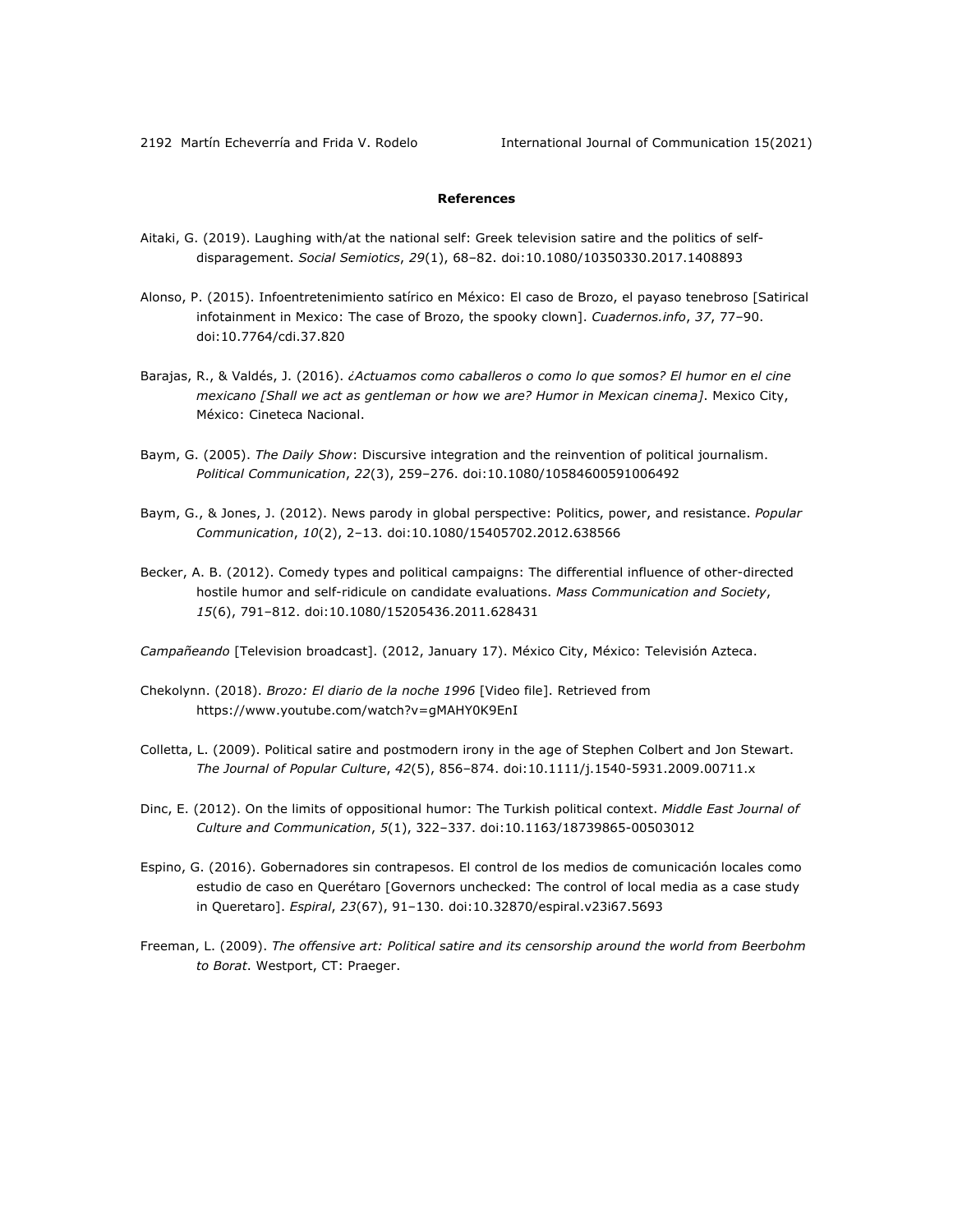- Fox, J. R., Koloen, G., & Sahin, V. (2007). No joke: A comparison of substance in *The Daily Show with Jon Stewart* and broadcast network television coverage of the 2004 presidential election campaign. *Journal of Broadcasting and Electronic Media*, *51*(2), 213–227. doi:10.1080/08838150701304621
- Guerrero, M. A., & Márquez, M. (2014). El modelo "liberal capturado" de sistemas mediáticos, periodismo y comunicación en América Latina [The liberal captured model of media systems, journalism and communication in Latin America]. *Temas de comunicación*, *0*(29), 135–170.
- Hernández, M. E. (2010). *Estudios sobre periodismo. Marcos de interpretación para el contexto mexicano*  [Journalism studies. Frames for interpreting the Mexican context]. Guadalajara, Mexico: UDG.
- Holbert, R., Hmielowski, J., Jain, P., Lather, J., & Morey, A. (2011). Adding nuance to the study of political humor effects: Experimental research on juvenalian satire versus horatian satire. *American Behavioral Scientist*, *55*(3), 187–211. doi:10.1177/0002764210392156
- Holbert, R. (2013). Developing a normative approach to political satire: An empirical perspective. *International Journal of Communication*, *7*(1), 305–323. Retrieved from http://ijoc.org/index.php/ijoc/article/view/1933/855
- Hughes, S. (2006). *Newsrooms in conflict: Journalism and the democratization of Mexico*. Pittsburgh, PA: University of Pittsburgh Press.
- Ibrahim, A., & Eltantawy, N. (2017). Egypt's Jon Stewart: Humorous political satire and serious culture jamming. *International Journal of Communication*, *11,* 2806–2824.
- Imre, A. (2012). The Witty Seven: Late socialist-capitalist satire in Hungary. *Popular Communication*, *10*(1/2), 131–144. doi:10.1080/15405702.2012.638567
- Kuhlmann, J. (2012). Zimbabwean diaspora politics and the power of laughter: Humour as a tool for political communication, criticism and protest. *Journal of African Media Studies*, *4*(3), 295–314. doi:10.1386/jams.4.3.295\_1
- LaMarre, H. L., Landreville, K. D., Young, D., & Gilkerson, N. (2014). Humor works in funny ways: Examining satirical tone as a key determinant in political humor message processing. *Mass Communication and Society*, *17*(3), 400–423. doi:10.1080/15205436.2014.891137
- Lampland, M., & Nadkarni, M. (2015). "What happened to jokes?" The shifting landscape of humor in Hungary. *East European Politics and Societies and Cultures*, *30*(2), 449–471. doi:10.1177/0888325415608436
- Lawson, C. (2002). *Building the fourth estate: Democratization and the rise of a free press in Mexico*. Berkeley: University of California Press.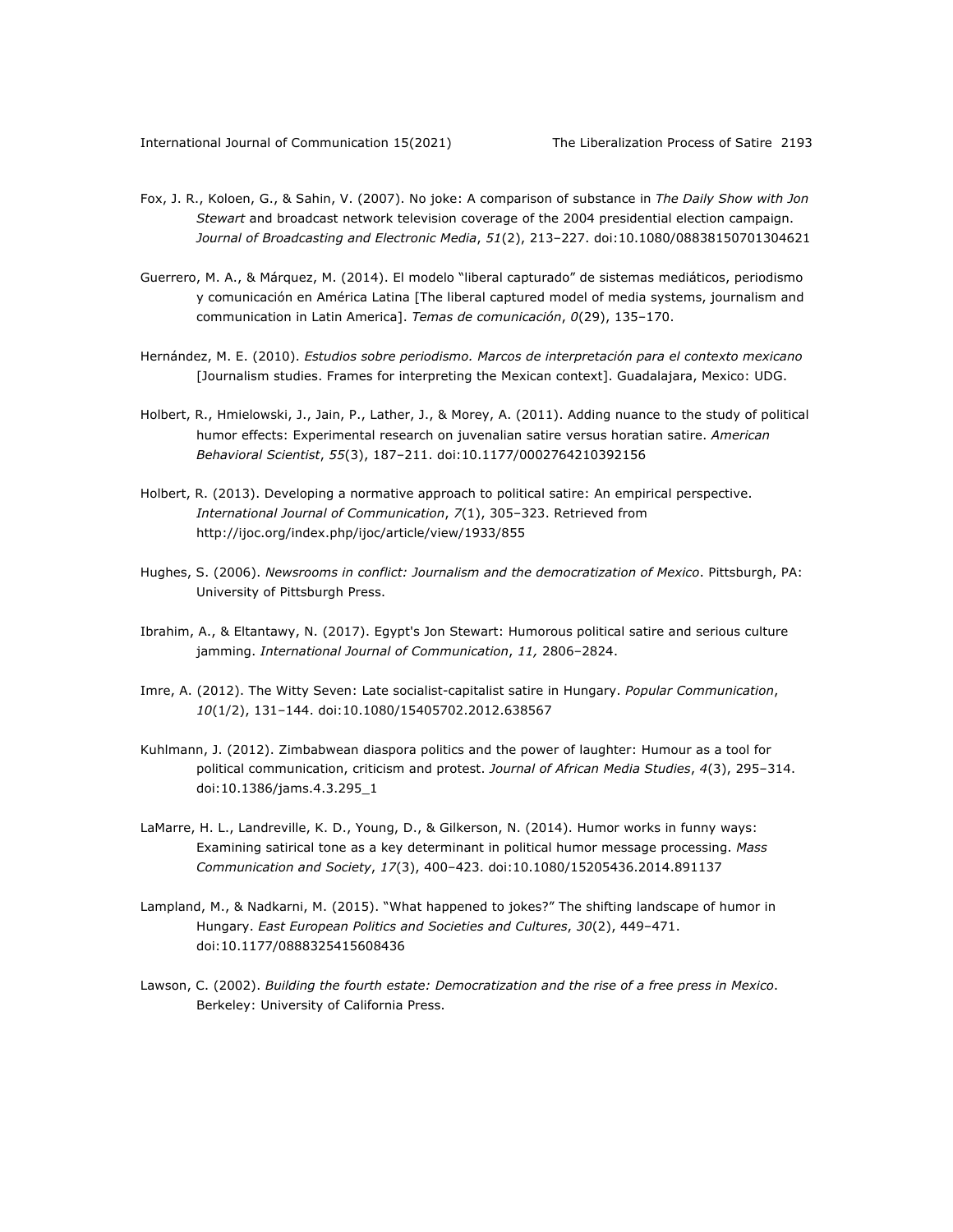- Martin, A., Kaye, B. K., & Harmon, M. D. (2018). Silly meets serious: Discursive integration and the Stewart/Colbert era. *Comedy Studies*, *9*(2), 120–137. doi:10.1080/2040610X.2018.1494355
- McClennen, S., & Maisel, R. (2014). *Is satire saving our nation? Mockery and American politics*. New York, NY: Palgrave Macmillan.
- McHoul, A. (2001). Order at all points: Counting and accounting. In M. Balnaves & P. Caputi (Eds.), *Introduction to quantitative research methods: An investigative approach* (1–9). London, UK: SAGE Publications.
- Mikorteinformativo. (2011, April 15). *Capitulo 69 Bloq 2* [Video file]. Retrieved from https://www.youtube.com/watch?v=AcscKfRwJfI
- Mosco, V. (2009). *The political economy of communication*. London, UK: SAGE Publications.
- Musaraj, S. (2018). Corruption, right on! Hidden cameras, cynical satire, and banal intimacies of anticorruption. *Current Anthropology*, *59*(18), 105–116. doi:10.1086/696162
- Ödmark, S. (2018). Making news funny: Differences in news framing between journalists and comedians. *Journalism*, *00*(0), 1–18. doi:10.1177/1464884918820432
- Peterson, R. (2008). *Strange bedfellows. How late-night comedy turns democracy into a joke*. New Brunswick, NJ: Rutgers University Press.
- Rodelo, F. V. (2020). El pulso de la república y los programas mexicanos de sátira política y periodismo ciudadano en Youtube, ¿la respuesta mexicana a Jon Stewart? [The pulse of the republic and the satire and citizen journalism Mexican shows on YouTube: The Mexican response to Jon Stewart?] In G. Orozco (Ed.), *La TV en tiempos de Netflix. La nueva oferta mediática*. Guadalajara, México: UDG.
- Rodríguez-Ajenjo, M., González, C., Sánchez, S. A., Herrera, C., & López, J. J. (Writers). (2006a). Episode 61 [Television series episode]. In R. López (Producer), *El privilegio de mandar*. Mexico City, Mexico: Televisa.
- Rodríguez-Ajenjo, M., González, C., Sánchez, S. A., Herrera, C., & López, J. J. (Writers). (2006b). Episode 71 (Finale) [Television series episode]. In R. López (Producer), *El privilegio de mandar*. Mexico City, Mexico: Televisa.
- Rodríguez-Ajenjo, M., González, C., Sánchez, S. A., Herrera, C., & López, J. J. (Writers). (2018a). ¡Se acabó la espera! [Television series episode]. In R. López (Producer), *El privilegio de mandar*. Mexico City, Mexico: Televisa.